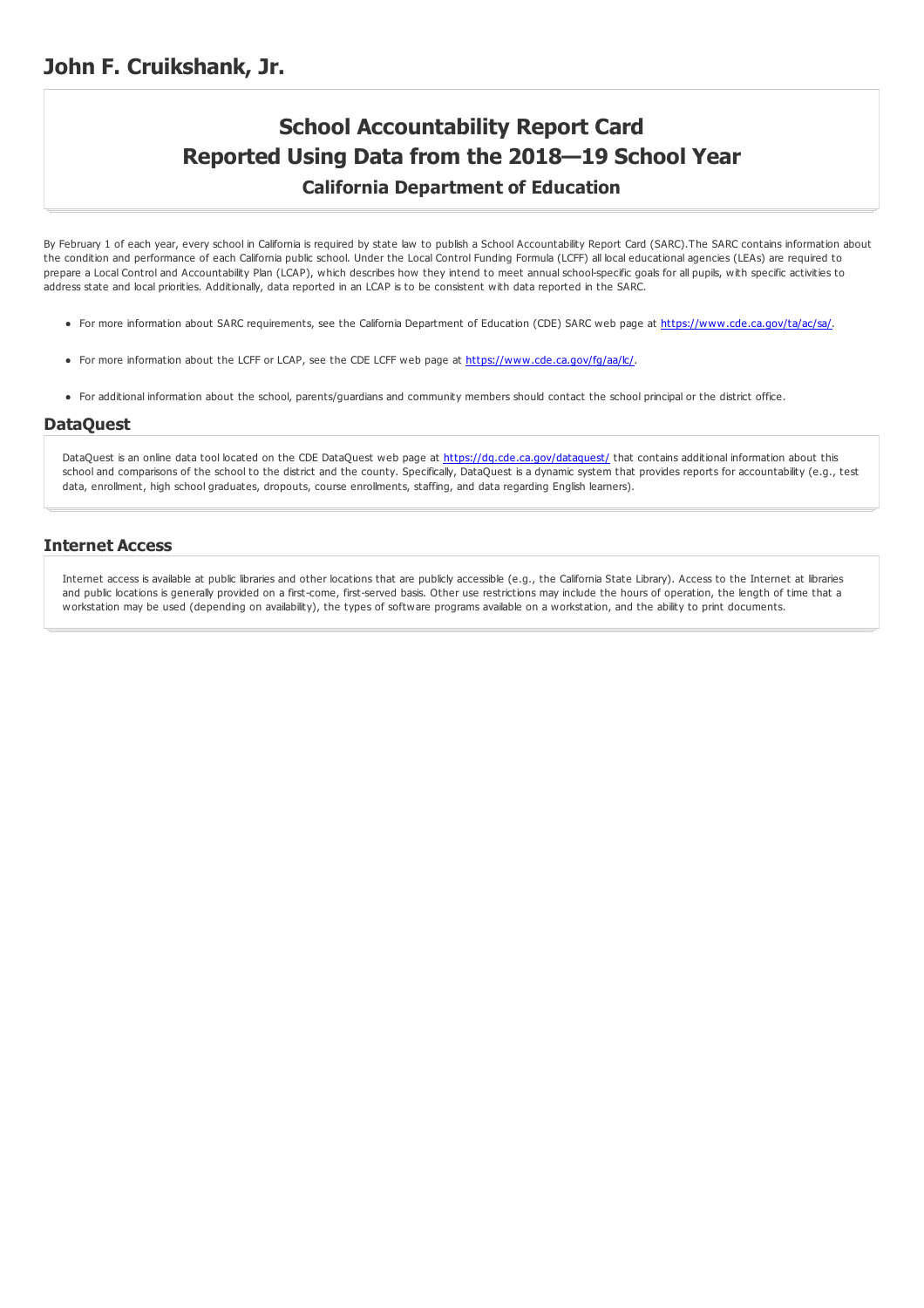# **About This School**

## **Contact Information (School Year 2019—20)**

| District Contact Information (School Year 2019-20) |                                        |  |  |
|----------------------------------------------------|----------------------------------------|--|--|
| <b>District Name</b>                               | San Joaquin County Office of Education |  |  |
| <b>Phone Number</b>                                | $(209)$ 468-4800                       |  |  |
| Superintendent                                     | James Mousalimas                       |  |  |
| <b>Email Address</b>                               | jstanton@sjcoe.net                     |  |  |
| Website                                            | http://www.sjcoe.org                   |  |  |

| School Contact Information (School Year 2019-20)    |                                               |  |  |  |
|-----------------------------------------------------|-----------------------------------------------|--|--|--|
| <b>School Name</b>                                  | John F. Cruikshank, Jr.                       |  |  |  |
| <b>Street</b>                                       | 2707 Transworld Dr.                           |  |  |  |
| City, State, Zip                                    | Stockton, Ca, 95206-3948                      |  |  |  |
| <b>Phone Number</b>                                 | 209-468-9265                                  |  |  |  |
| Principal                                           | Mrs. Janine Kaeslin, Assistant Superintendent |  |  |  |
| <b>Email Address</b>                                | jkaeslin@sjcoe.net                            |  |  |  |
| Website                                             | www.sjcoe.org/cosp                            |  |  |  |
| County-District-School 39103973930195<br>(CDS) Code |                                               |  |  |  |

Last updated: 1/21/2020

# **School Description and Mission Statement (School Year 2019—20)**

#### One.Mission

As a community of learners built on meaningful relationships, we ensure that each of us attains the skills and knowledge needed to thrive in a dynamic world.

### One.Vision

We will continually create learning environments and provide opportunities so that diverse learners can own their own future.

#### Program Description

The San Joaquin County Court School program serves youth at Peterson Juvenile Hall. one.Cruikshank serves students who are detained and awaiting adjudication. The one.Camp serves youth who have been adjudicated. Dorothy Biddick School serves foster youth in grades K – 6 residing at Mary Graham Children's shelter. Our students come from a variety of academic, ethnic and social backgrounds. The diversity of students is united through our mission, vision, curriculum, methods of assessment and the guiding philosophy of one. The average length of stay in one.Cruikshank is approximately 16 days; for Biddick approximately 10 days; and for one.Camp is 6 to 9 months. The Court Schools Programs use an integrated, thematic approach to instruction. Students complete grade-appropriate, standards-based academic courses and work on basic skills to complete requirements and earn high school credits. Educational strategies are interactive, and are both process- and product-oriented in the classroom. Teachers incorporate life skills and California State Content Standards in their teaching as well as the "concept of one." Students identified with special needs are provided services by credentialed special education teachers and paraeducators as specified in the student's IEP. Our curriculum and strategies are designed to help students develop an appreciation of self and others, individual talents, critical thinking and problem-solving skills, workforce readiness and to become productive members of the community.

Last updated: 1/21/2020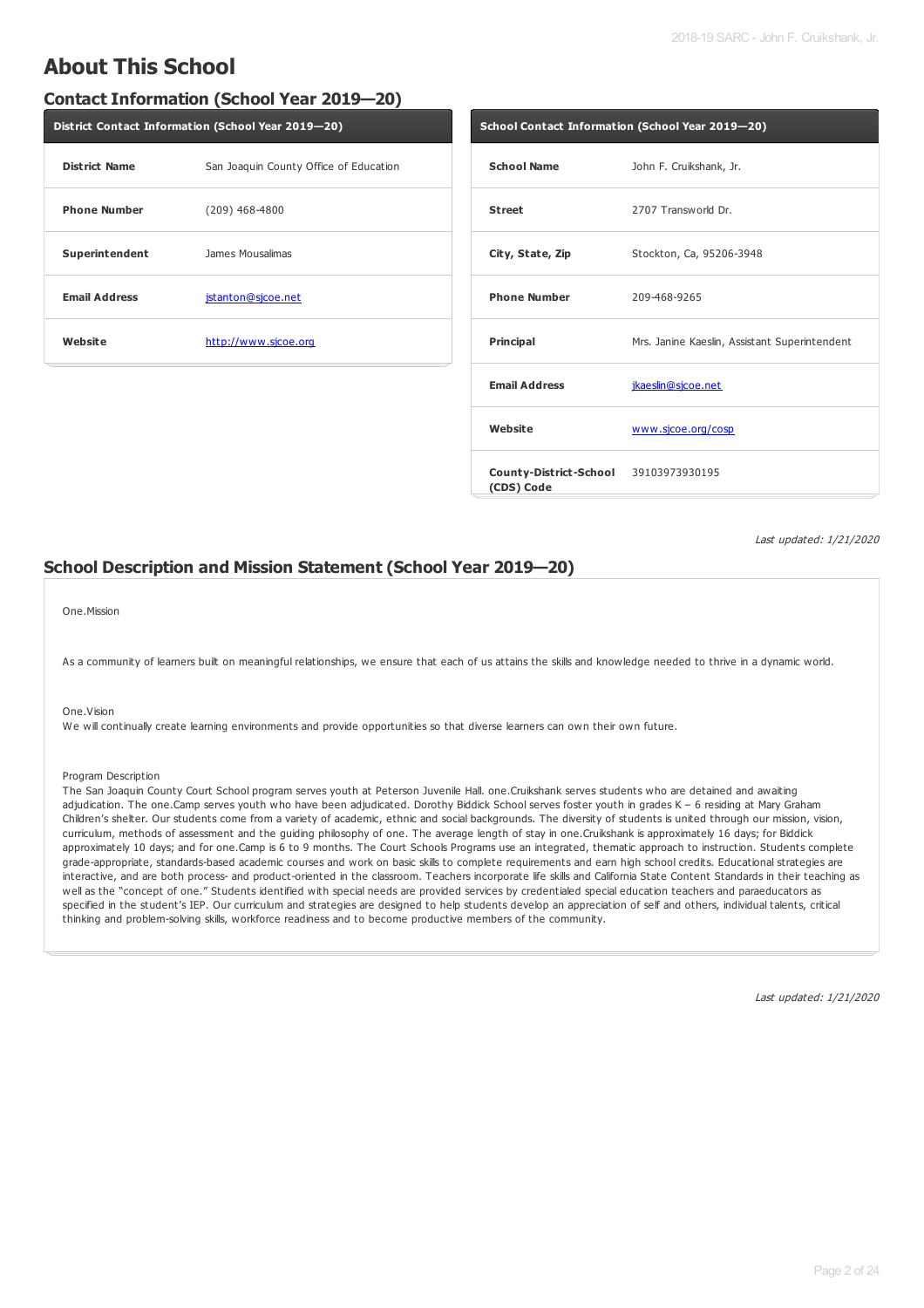# **Student Enrollment by Grade Level (School Year 2018—19)**

| <b>Grade Level</b>      | <b>Number of Students</b> |
|-------------------------|---------------------------|
| Grade 8                 | $\mathbf{1}$              |
| Grade 9                 | 10                        |
| Grade 10                | 22                        |
| Grade 11                | 31                        |
| Grade 12                | 29                        |
| <b>Total Enrollment</b> | 93                        |



Last updated: 1/21/2020

# **Student Enrollment by Student Group (School Year 2018—19)**

| <b>Student Group</b>                | <b>Percent of Total Enrollment</b> |
|-------------------------------------|------------------------------------|
| Black or African American           | 32.30 %                            |
| American Indian or Alaska Native    | 1.10 %                             |
| Asian                               | 3.20%                              |
| Filipino                            | 0/6                                |
| Hispanic or Latino                  | 45.20%                             |
| Native Hawaiian or Pacific Islander | $\frac{0}{0}$                      |
| White                               | 12.90 %                            |
| Two or More Races                   | 5.40%                              |
| <b>Student Group (Other)</b>        | <b>Percent of Total Enrollment</b> |
| Socioeconomically Disadvantaged     | 100.00 %                           |
| English Learners                    | 12.90%                             |
| Students with Disabilities          | 22.60%                             |
| Foster Youth                        | 14.00 %                            |
| Homeless                            | 3.20%                              |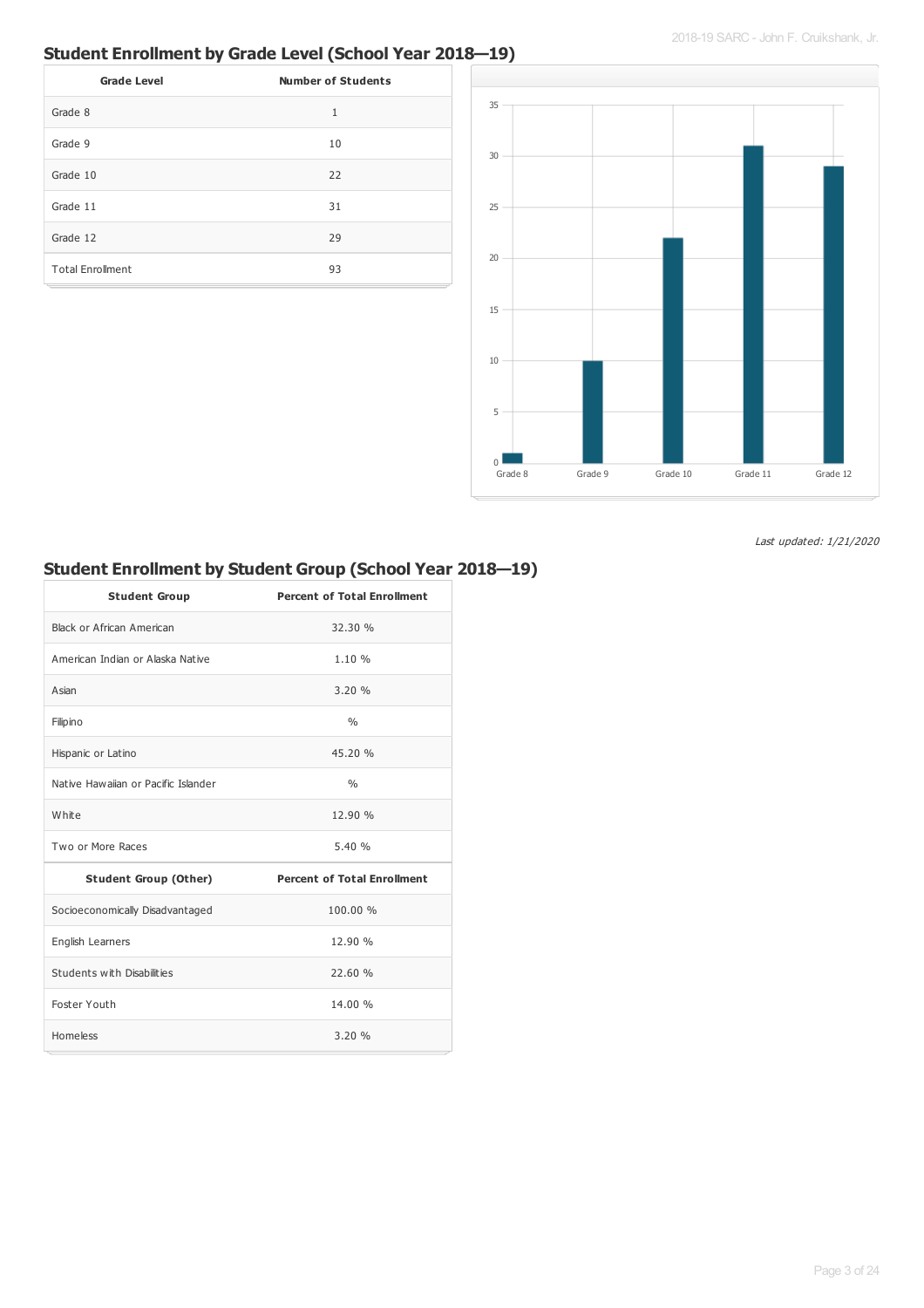# **A. Conditions of Learning**

# **State Priority: Basic**

The SARC provides the following information relevant to the State priority: Basic (Priority 1):

- Degree to which teachers are appropriately assigned and fully credentialed in the subject area and for the pupils they are teaching;
- Pupils have access to standards-aligned instructional materials; and
- School facilities are maintained in good repair

# **Teacher Credentials**

| <b>Teachers</b>                                                                   | School<br>2017<br>$-18$ | School<br>2018<br>$-19$ | School<br>2019<br>$-20$ | District<br>$2019 -$<br>20 |
|-----------------------------------------------------------------------------------|-------------------------|-------------------------|-------------------------|----------------------------|
| With Full Credential                                                              | 7                       | 5                       | 5                       | 182                        |
| Without Full Credential                                                           | $\overline{4}$          | $\overline{2}$          | 4                       | 69                         |
| Teachers Teaching Outside Subject<br>Area of Competence (with full<br>credential) | 0                       | $\Omega$                | $\Omega$                | 1                          |



Last updated: 1/30/2020

# **Teacher Misassignments and Vacant Teacher Positions**

| <b>Indicator</b>                                  | $2017 -$<br>18 | $2018 -$<br>19 | $2019-$<br>20 |
|---------------------------------------------------|----------------|----------------|---------------|
| Misassignments of Teachers of English<br>Learners | $\Omega$       | $\Omega$       | $\Omega$      |
| Total Teacher Misassignments*                     | 0              | 0              | 0             |
| Vacant Teacher Positions                          | $\Omega$       | 0              | 0             |



Note: "Misassignments" refers to the number of positions filled by teachers who lack legal authorization to teach that grade level, subject area, student group, etc. \* Total Teacher Misassignments includes the number of Misassignments of Teachers of English Learners.

Last updated: 1/30/2020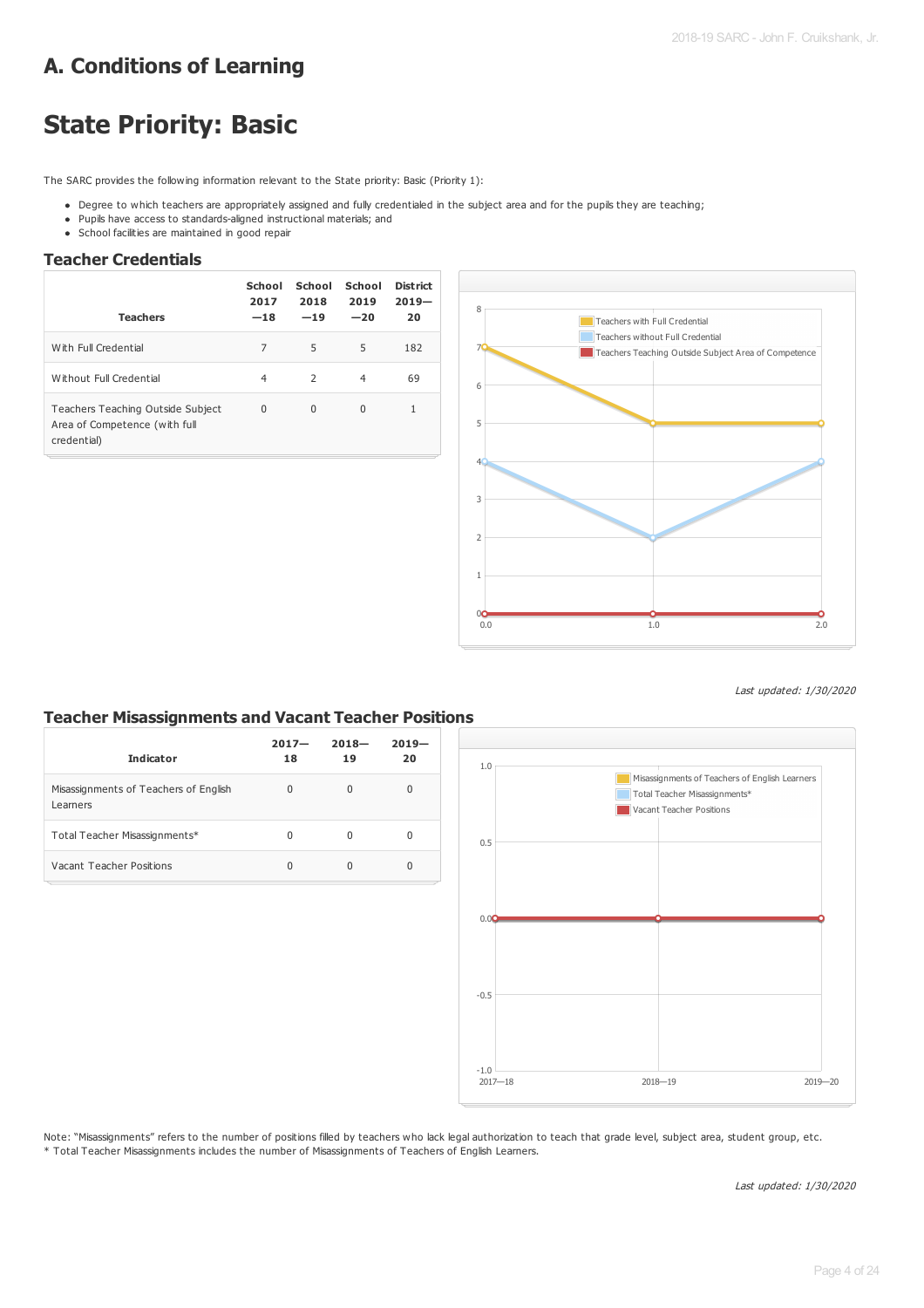# **Quality, Currency, Availability of Textbooks and Other Instructional Materials (School Year 2019—20)**

Year and month in which the data were collected: January 2019

| Subject                       | Textbooks and Other Instructional Materials/year of Adoption                                                                                                                                                                                           | <b>From Most Recent</b><br><b>Adoption?</b> | <b>Percent Students Lacking Own</b><br><b>Assigned Copy</b> |
|-------------------------------|--------------------------------------------------------------------------------------------------------------------------------------------------------------------------------------------------------------------------------------------------------|---------------------------------------------|-------------------------------------------------------------|
| Reading/Language Arts         | Subject Textbooks and Instructional Materials/Year Adopted/<br><b>Most Recent Adoption?</b>                                                                                                                                                            | Yes                                         | 0.00%                                                       |
|                               | K-6: Benchmark Advance, California Edition/ 2016-17/ YES<br>7-12: SpringBoard by College Board; StudySync (CARE program)/ 2017-<br>18/ YES                                                                                                             |                                             |                                                             |
|                               | Supplemental 7-12: PLATO Courseware and Accucess Modules/ 2016-<br>17/NO<br>Supplemental ELD: WRITE approach/ 2017-18/ YES<br>Supplemental K-6: Plato Exact Path/ 2017-18/ YES                                                                         |                                             |                                                             |
| Mathematics                   | Subject Textbooks and Instructional Materials/Year Adopted/<br><b>Most Recent Adoption?</b>                                                                                                                                                            | Yes                                         | 0.00%                                                       |
|                               | K-6: enVision Math/ 2012-13/ YES<br>7-8: Houghton Mifflin Harcourt, California Go Math Grades 7 and 8/ YES<br>9-12: Houghton Mifflin Harcourt, Integrated Mathematics I/ 2016-17/<br><b>YES</b><br>Big Ideas Math Algebra (CARE program)/ 2016-17/ YES |                                             |                                                             |
|                               | Supplemental 7-12: PLATO Courseware and Accucess Modules/ 2016-<br>17/NO<br>Supplemental K-6: Plato Exact Path/ 2017-18/ NO                                                                                                                            |                                             |                                                             |
| Science                       | Subject Textbooks and Instructional Materials/Year Adopted/<br><b>Most Recent Adoption?</b>                                                                                                                                                            | No                                          | 0.00%                                                       |
|                               | 7-12: PLATO Courseware;<br>Glencoe, Biology, Dynamics of Life/ 2016-17/ NO<br>Glencoe Physical with Earth Science/ 2016-17/ NO                                                                                                                         |                                             |                                                             |
| History-Social Science        | Subject Textbooks and Instructional Materials/Year Adopted/<br><b>Most Recent Adoption?</b>                                                                                                                                                            | Yes                                         | 0.00%                                                       |
|                               | $K - 12$ :<br>IMPACT/ 2018-19/YES<br>California Social Studies McGraw Hill/ 2018-19/ YES<br>Supplemental: PLATO Courseware/ 2016-17/NO                                                                                                                 |                                             |                                                             |
| Foreign Language              | Subject Textbooks and Instructional Materials/ Year Adopted/ Most<br>Recent Adoption?<br>PLATO Courseware/ 2016-17/ NO                                                                                                                                 | No                                          | 0.00%                                                       |
| Health                        | Subject Textbooks and Instructional Materials/Year Adopted/<br><b>Most Recent Adoption?</b>                                                                                                                                                            | No                                          | 0.00%                                                       |
|                               | PLATO Courseware/ 2016-17/ NO                                                                                                                                                                                                                          |                                             |                                                             |
| Visual and Performing<br>Arts | Subject Textbooks and Instructional Materials/Year Adopted/<br><b>Most Recent Adoption?</b>                                                                                                                                                            | No                                          | 0.0%                                                        |
|                               | PLATO Courseware/ 2016-17/NO                                                                                                                                                                                                                           |                                             |                                                             |
|                               |                                                                                                                                                                                                                                                        |                                             |                                                             |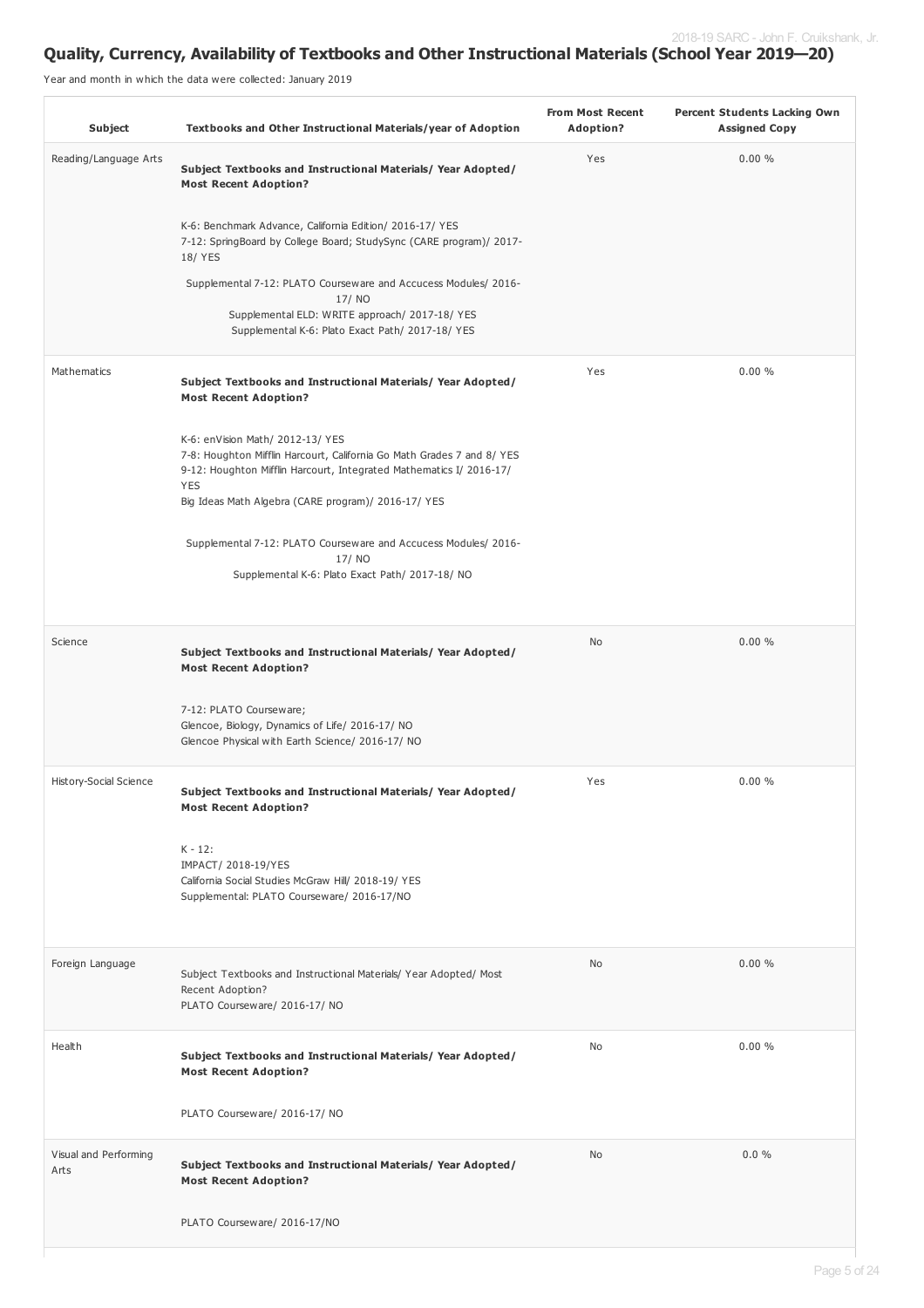Note: Cells with N/A values do not require data.

Last updated: 1/14/2020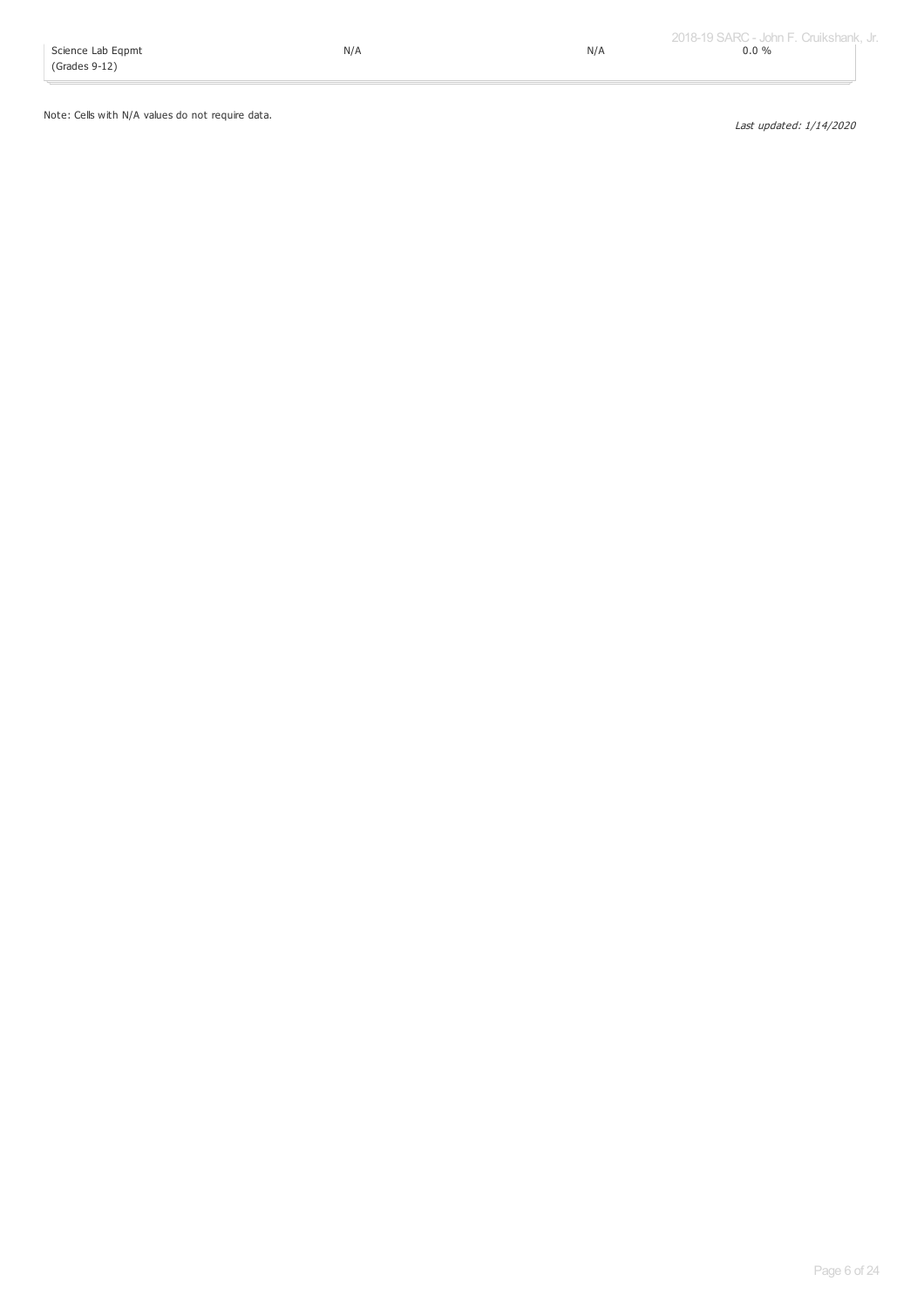# **School Facility Conditions and Planned Improvements**

NA

Court schools do not own or operate the facilities. They are maintained by San Joaquin County (not the Office of Education.

Last updated: 1/21/2020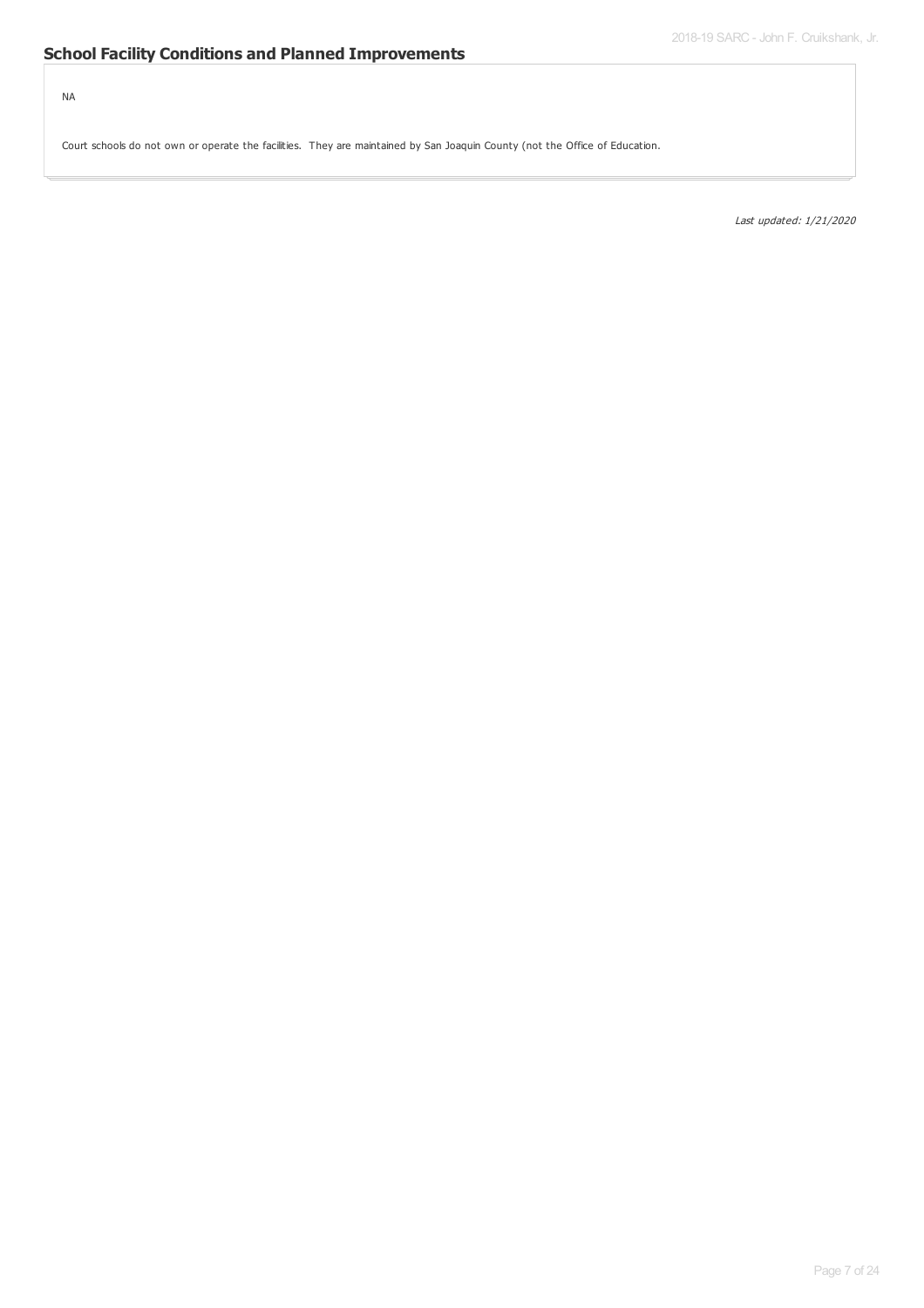# **B. Pupil Outcomes**

# **State Priority: Pupil Achievement**

The SARC provides the following information relevant to the State priority: Pupil Achievement (Priority 4):

- **Statewide assessments** (i.e., California Assessment of Student Performance and Progress [CAASPP] System, which includes the Smarter Balanced Summative Assessments for students in the general education population and the California Alternate Assessments [CAAs] for English language arts/literacy [ELA] and mathematics given in grades three through eight and grade eleven. Only eligible students may participate in the administration of the CAAs. CAAs items are aligned with alternate achievement standards, which are linked with the Common Core State Standards [CCSS] for students with the most significant cognitive disabilities); and
- The percentage of students who have successfully completed courses that satisfy the requirements for entrance to the University of California and the California State University, or career technical education sequences or programs of study.

#### **CAASPP Test Results in ELA and Mathematics for All Students Grades Three through Eight and Grade Eleven Percentage of Students Meeting or Exceeding the State Standard**

| <b>Subject</b>                                       | School<br>$2017 - 18$ | <b>School</b><br>$2018 - 19$ | <b>District</b><br>$2017 - 18$ | <b>District</b><br>$2018 - 19$ | State<br>$2017 - 18$ | State<br>$2018 - 19$ |
|------------------------------------------------------|-----------------------|------------------------------|--------------------------------|--------------------------------|----------------------|----------------------|
| English Language Arts / Literacy (grades 3-8 and 11) | $0.0\%$               | $0.0\%$                      | 35.0%                          | 38.0%                          | 50.0%                | 50.0%                |
| Mathematics (grades 3-8 and 11)                      | $0.0\%$               | $0.0\%$                      | 24.0%                          | 25.0%                          | 38.0%                | 39.0%                |

Note: Percentages are not calculated when the number of students tested is ten or less, either because the number of students in this category is too small for statistical accuracy or to protect student privacy.

Note: ELA and Mathematics test results include the Smarter Balanced Summative Assessment and the CAA. The "Percent Met or Exceeded" is calculated by taking the total number of students who met or exceeded the standard on the Smarter Balanced Summative Assessment plus the total number of students who met the standard (i.e., achieved Level 3-Alternate) on the CAAs divided by the total number of students who participated in both assessments.

Last updated: 1/2/2020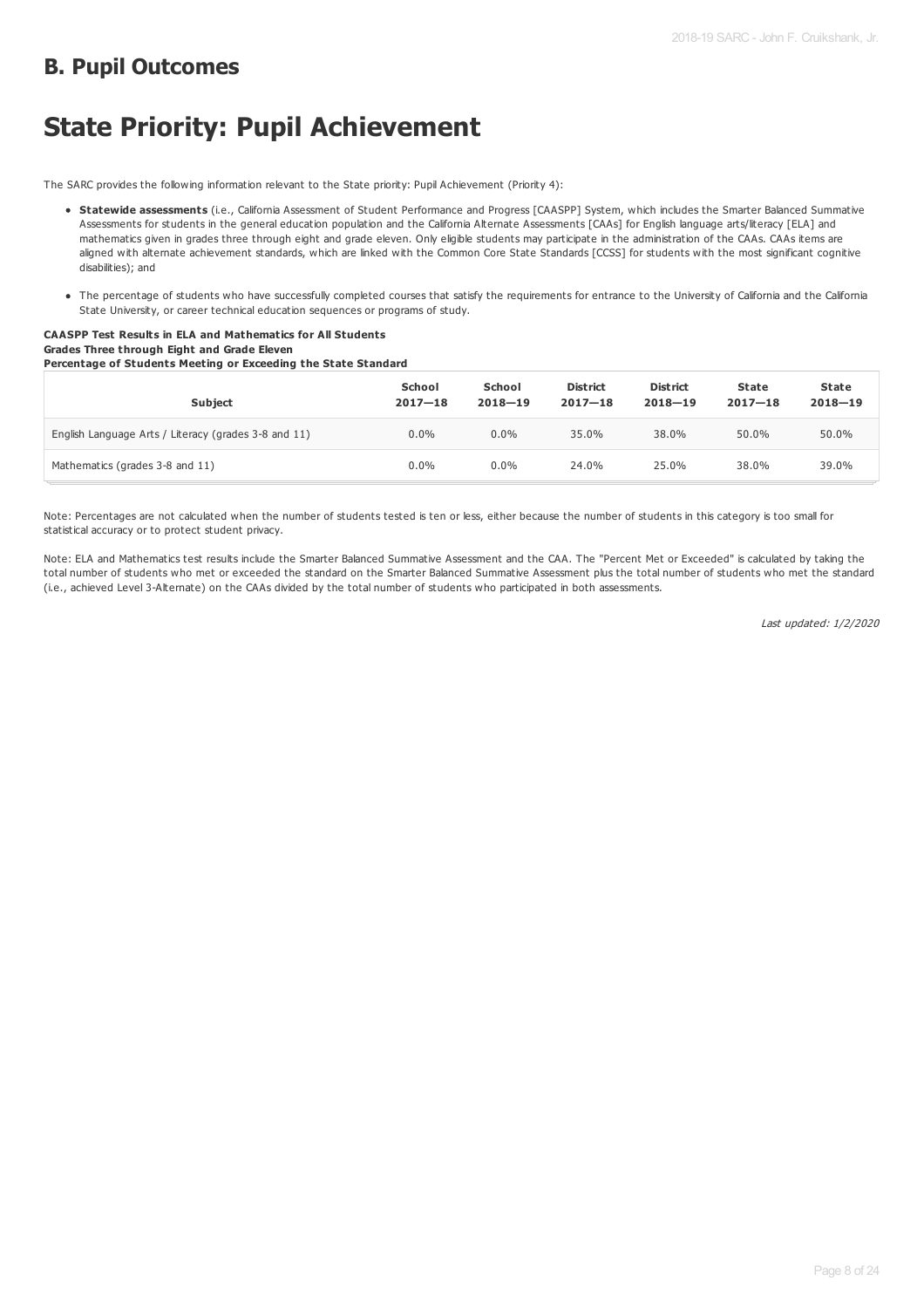### **CAASPP Test Results in ELA by Student Group Grades Three through Eight and Grade Eleven (School Year 2018—19)**

| <b>Student Group</b>                          |                          |                                    |                                    |                                                     | Total Enrollment Number Tested Percent Tested Percent Not Tested Percent Met or Exceeded |
|-----------------------------------------------|--------------------------|------------------------------------|------------------------------------|-----------------------------------------------------|------------------------------------------------------------------------------------------|
| All Students                                  | 45                       | 21                                 | 46.67%                             | 53.33%                                              | 0.00%                                                                                    |
| Male                                          | 42                       | 21                                 | 50.00%                             | 50.00%                                              | 0.00%                                                                                    |
| Female                                        | $\overline{\phantom{a}}$ | $\overline{\phantom{a}}$           | --                                 | $-\hbox{--}$                                        |                                                                                          |
| <b>Black or African American</b>              | 14                       | 6                                  | 42.86%                             | 57.14%                                              | 0.00%                                                                                    |
| American Indian or Alaska Native              |                          |                                    |                                    |                                                     |                                                                                          |
| Asian                                         |                          |                                    |                                    |                                                     |                                                                                          |
| Filipino                                      |                          |                                    |                                    |                                                     |                                                                                          |
| Hispanic or Latino                            | 24                       | 12                                 | 50.00%                             | 50.00%                                              | $0.00\%$                                                                                 |
| Native Hawaiian or Pacific Islander           |                          |                                    |                                    |                                                     |                                                                                          |
| White                                         | $\overline{\phantom{a}}$ | $-$                                | $\overline{\phantom{a}}$           | $\hspace{0.05cm} -\hspace{0.05cm} -\hspace{0.05cm}$ |                                                                                          |
| Two or More Races                             | $\overline{\phantom{a}}$ | $-$                                | $\overline{\phantom{a}}$           | $-\!$                                               |                                                                                          |
| Socioeconomically Disadvantaged               | 45                       | 21                                 | 46.67%                             | 53.33%                                              | 0.00%                                                                                    |
| English Learners                              | $\overline{\phantom{a}}$ | --                                 | $\cdots$                           | $-\!$                                               |                                                                                          |
| Students with Disabilities                    | 16                       | 5                                  | 31.25%                             | 68.75%                                              | 0.00%                                                                                    |
| Students Receiving Migrant Education Services |                          |                                    |                                    |                                                     |                                                                                          |
| Foster Youth                                  | 12                       | 3                                  | 25.00%                             | 75.00%                                              | 0.00%                                                                                    |
| Homeless                                      | $\hspace{0.05cm} \ldots$ | $\hspace{0.05cm} -\hspace{0.05cm}$ | $\hspace{0.05cm} -\hspace{0.05cm}$ | $\hspace{0.05cm} -\hspace{0.05cm} -\hspace{0.05cm}$ | $-\!$                                                                                    |

Note: ELA test results include the Smarter Balanced Summative Assessment and the CAA. The "Percent Met or Exceeded" is calculated by taking the total number of students who met or exceeded the standard on the Smarter Balanced Summative Assessment plus the total number of students who met the standard (i.e., achieved Level 3-Alternate) on the CAAs divided by the total number of students who participated in both assessments.

Note: Double dashes (--) appear in the table when the number of students is ten or less, either because the number of students in this category is too small for statistical accuracy or to protect student privacy.

Note: The number of students tested includes all students who participated in the test whether they received a score or not; however, the number of students tested is not the number that was used to calculate the achievement level percentages. The achievement level percentages are calculated using only students who received scores.

Last updated: 1/2/2020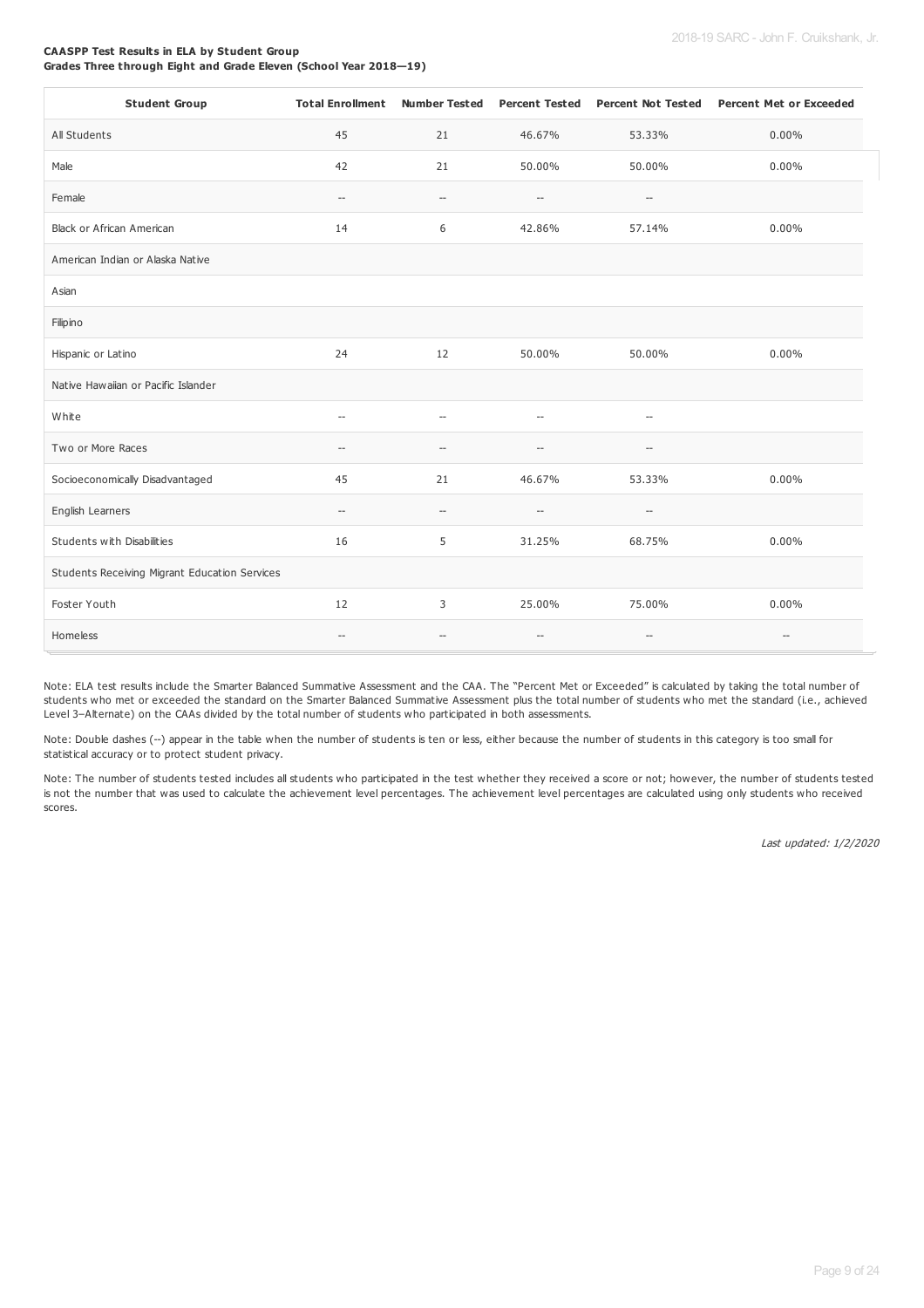#### **CAASPP Test Results in Mathematics by Student Group Grades Three through Eight and Grade Eleven (School Year 2018—19)**

| <b>Student Group</b>                          | <b>Total Enrollment</b>  |                                    | <b>Number Tested Percent Tested</b> |                                                     | Percent Not Tested  Percent Met or Exceeded |
|-----------------------------------------------|--------------------------|------------------------------------|-------------------------------------|-----------------------------------------------------|---------------------------------------------|
| All Students                                  | 48                       | 21                                 | 43.75%                              | 56.25%                                              | $0.00\%$                                    |
| Male                                          | 44                       | 21                                 | 47.73%                              | 52.27%                                              | 0.00%                                       |
| Female                                        | $\hspace{0.05cm} \ldots$ | $\hspace{0.05cm} \dashv$           | $\hspace{0.05cm} -\hspace{0.05cm}$  | $-\!$                                               |                                             |
| Black or African American                     | 15                       | 6                                  | 40.00%                              | 60.00%                                              | $0.00\%$                                    |
| American Indian or Alaska Native              |                          |                                    |                                     |                                                     |                                             |
| Asian                                         | $\hspace{0.05cm} \ldots$ | $\qquad \qquad -$                  | $\overline{\phantom{a}}$            | $-\!$                                               |                                             |
| Filipino                                      |                          |                                    |                                     |                                                     |                                             |
| Hispanic or Latino                            | 25                       | 11                                 | 44.00%                              | 56.00%                                              | 0.00%                                       |
| Native Hawaiian or Pacific Islander           |                          |                                    |                                     |                                                     |                                             |
| White                                         | $\hspace{0.05cm} \ldots$ | $\overline{\phantom{a}}$           | $\hspace{0.05cm} \ldots$            | $\overline{\phantom{a}}$                            |                                             |
| Two or More Races                             | $\overline{\phantom{a}}$ | $-$                                | $\overline{\phantom{a}}$            | $\overline{\phantom{a}}$                            |                                             |
| Socioeconomically Disadvantaged               | 48                       | 21                                 | 43.75%                              | 56.25%                                              | $0.00\%$                                    |
| English Learners                              | $\hspace{0.05cm} \ldots$ | $\hspace{0.05cm} \dashv$           | $\hspace{0.05cm} -\hspace{0.05cm}$  | $-\hbox{--}$                                        |                                             |
| Students with Disabilities                    | 16                       | $\overline{4}$                     | 25.00%                              | 75.00%                                              | $0.00\%$                                    |
| Students Receiving Migrant Education Services |                          |                                    |                                     |                                                     |                                             |
| Foster Youth                                  | 12                       | 2                                  | 16.67%                              | 83.33%                                              | $0.00\%$                                    |
| Homeless                                      | $\hspace{0.05cm} \ldots$ | $\hspace{0.05cm} -\hspace{0.05cm}$ | $\hspace{0.05cm} \ldots$            | $\hspace{0.05cm} -\hspace{0.05cm} -\hspace{0.05cm}$ | $-\!$                                       |

Note: Mathematics test results include the Smarter Balanced Summative Assessment and the CAA. The "Percent Met or Exceeded" is calculated by taking the total number of students who met or exceeded the standard on the Smarter Balanced Summative Assessment plus the total number of students who met the standard (i.e., achieved Level 3–Alternate) on the CAAs divided by the total number of students who participated in both assessments.

Note: Double dashes (--) appear in the table when the number of students is ten or less, either because the number of students in this category is too small for statistical accuracy or to protect student privacy.

Note: The number of students tested includes all students who participated in the test whether they received a score or not; however, the number of students tested is not the number that was used to calculate the achievement level percentages. The achievement level percentages are calculated using only students who received scores.

Last updated: 1/2/2020

# **Career Technical Education (CTE) Programs (School Year 2018—19)**

The San Joaquin County Office of Education Court school desires to provide a comprehensive career technical education (CTE) program in both secondary and post-secondary programs that integrate core academic instruction with technical and occupational instruction in order to increase student achievement, graduation rates, and readiness for postsecondary education and employment. The CTE program shall be designed to help students develop the academic, career, and technical skills needed to succeed in a knowledge- and skills-based economy. The program shall include a rigorous academic component and provide students with a strong experience and understanding of all aspects of an industry.

The San Joaquin County Office of Education's CTE program shall focus on preparing students to enter current or emerging high-skill, high-wage, and/or highdemand occupations. CTE opportunities may be offered through linked learning programs, partnership academies, apprenticeship programs or orientation to apprenticeships, regional occupational centers or programs, tech prep programs, charter schools, small learning communities, or other programs that expose students to career options while preparing them for future careers in a given industry or interest area.

State model curriculum standards for CTE for grades 7-12 integrate the state's academic content standards with industry-specific knowledge and skills in 58 career pathways organized into 15 industry sectors: agriculture and natural resources; arts, media, and entertainment; building trades and construction; education, child development, and family services; energy and utilities; engineering and design; fashion and interior design; finance and business; health science and medical technology; hospitality, tourism, and recreation; information technology; manufacturing and product development; marketing, sales, and service; public services; and transportation. The state's curriculum framework for CTE provides guidance in implementing the state content standards and provides guidance for implementing assessment standards.

All program courses have been developed in cooperation with local business and industry representatives to prepare you with a portfolio of highly marketable skills. You may enroll in an individual course, pursue a Career Certificate Program, and earn Certificates of Achievement for completing the academic and attendance requirements as outlined for particular areas of study. WHO WE ARE

CTE offers training to students that will prepare them for work. CTE courses provide opportunities to further education, upgrade present job skills, and/or learn new skills.

• There are 74 ROCP/CTE centers in California.

- Education, business, and industry leader's work together to develop job training programs to match employer needs.
- Employer advisory committees assure that there is a strong labor market for skills taught.
- Courses provide meaningful career training and pathway opportunities through relevant training.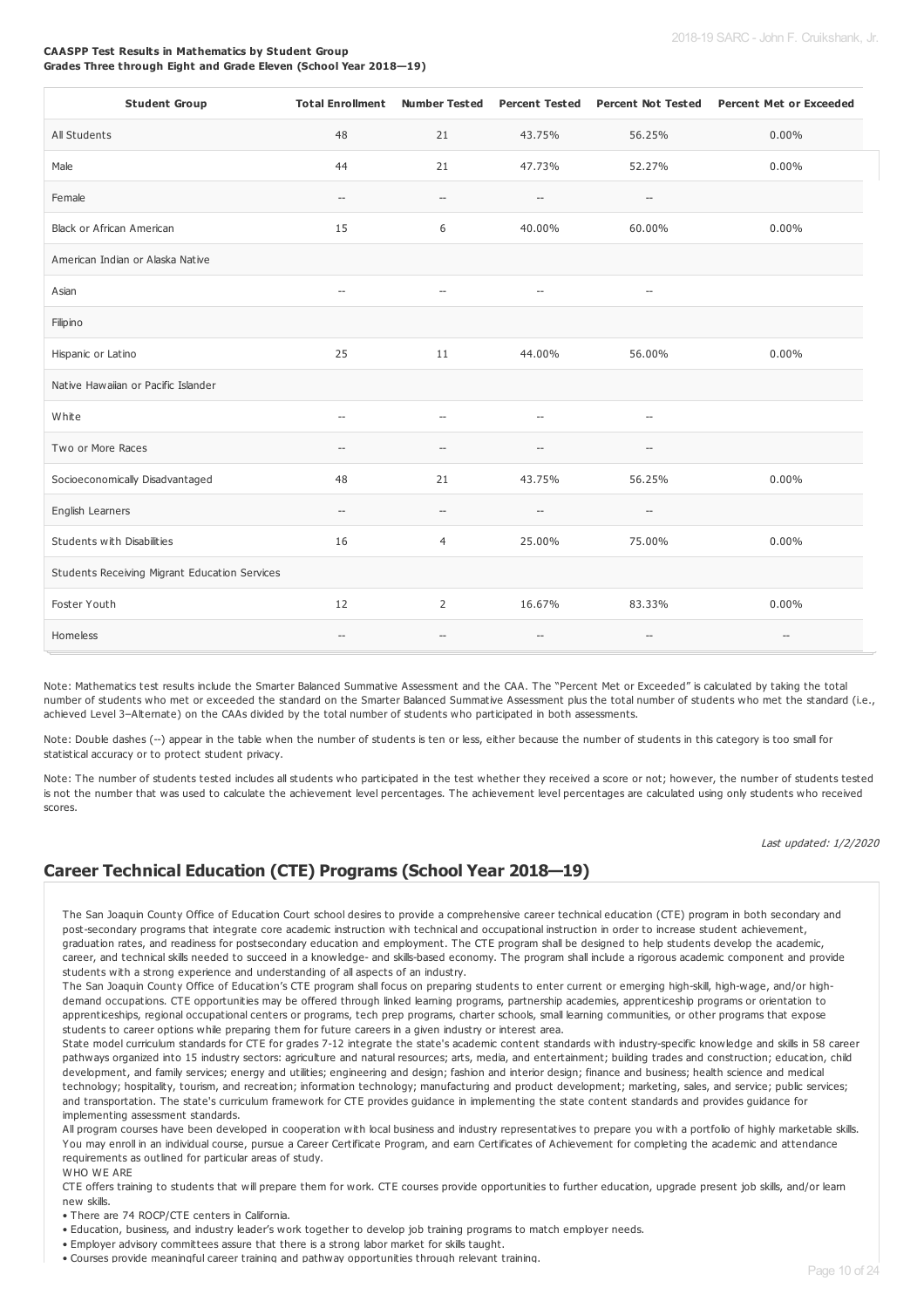• Courses provide meaningful career training and pathway opportunities through relevant training. • CTE teachers and counselors hold appropriate career preparation credentials from the State and work with Workforce Investment Board and San Joaquin County WorkNet Partnerships.

• Students may earn credits to fulfill high school graduation requirements while acquiring job skills to take their place in the "World of Work".

• Community college credits are also available through most CTE courses.

WHAT WE DO

We provide training for high school students, adults, and out-of-school youth for employment. In addition to formal classroom instruction, CTE works in partnership with local businesses to provide students with internships and on-the-job-training. CTE teachers, counselors and job developers assist students in job placement.

CTE is the most cost effective job training program in the State. At the end of student training, CTE graduates entering the labor force have a significant economic impact on the community. Millions of dollars are returned to the government through taxes that more than offset the training cost.

CTE classes are designed to reflect the real work environment. As in business, training requires students to follow policies and procedures and accept personal responsibility while in class.

CURRICULUM

The San Joaquin County Office of Education Career Technical Education Program uses a curriculum that will enable the CTE teacher to provide the kind of learning experiences and opportunities for the student to achieve his/her educational objectives. Career Preparation Standard Integrated Lessons, assignments, and projects are centered on business related themes which bring real world application to the learning experience.

Students have opportunities to individualize their instruction. Expectations are modified based on the abilities of each student. Teachers and students may conference with one another to determine what content areas they will emphasize in the work they do based upon their needs. However, final determination of specific content areas rest with the teacher and is based on evidence of student progress.

INTERNSHIPS

On-the-job training is one of the teaching methods used in many CTE programs. CTE maintains written agreements with local businesses to provide supervised, non-paid internship training (Community Classroom) at actual work sites. Some programs offer paid internships (Cooperative Technical Education) arranged between individual students, industry work sites and CTE instructors. To be eligible for either type of internship, students must have successfully completed the required course work and skill development, have their instructor's recommendation, attend related classroom instruction at least once a week during the internship, and be able to provide their own transportation to and from the training site. STUDENT SERVICES

General Counseling: A CTE counselor is available to discuss your educational, career, and personal plan to help you make meaningful career choices. The counselor can also help you determine what other resources are available in the county. If you want assistance in deciding which CTE course is appropriate for you, the CTE counselor can help you make an appropriate choice. The counselor is available at walk-in registration, orientations, and during the school year.

Placement Assistance: Job finding skills incorporate employment, employability, and employment application skill training into each CTE Training program. CAREER TECHNICAL EDUCATION – INDUSTRY SECTORS

• Agriculture & Natural Resources

• Arts, Media & Entertainment

- Building & Construction Trades
- Business & Finance
- Hospitality, Tourism, & Recreation
- Information & Communication Technologies
- Manufacturing & Product Development
- Marketing, Sales & Services
- Education, Child Development, & Family Services
- Public Services
- Energy, Environment, & Utilities
- Fashion & Interior Design
- Health Science & Medical Technology
- Transportation

#### **CTE Sequenced Courses**

Business and Finance I

Business and Finance II

**Articulated Courses- 0**

Professional Development- Fresno County Office of Education provided professional development to align CTE core standards for each industry sector.

**CTE Advisory Committee District Representative:** Tony Demele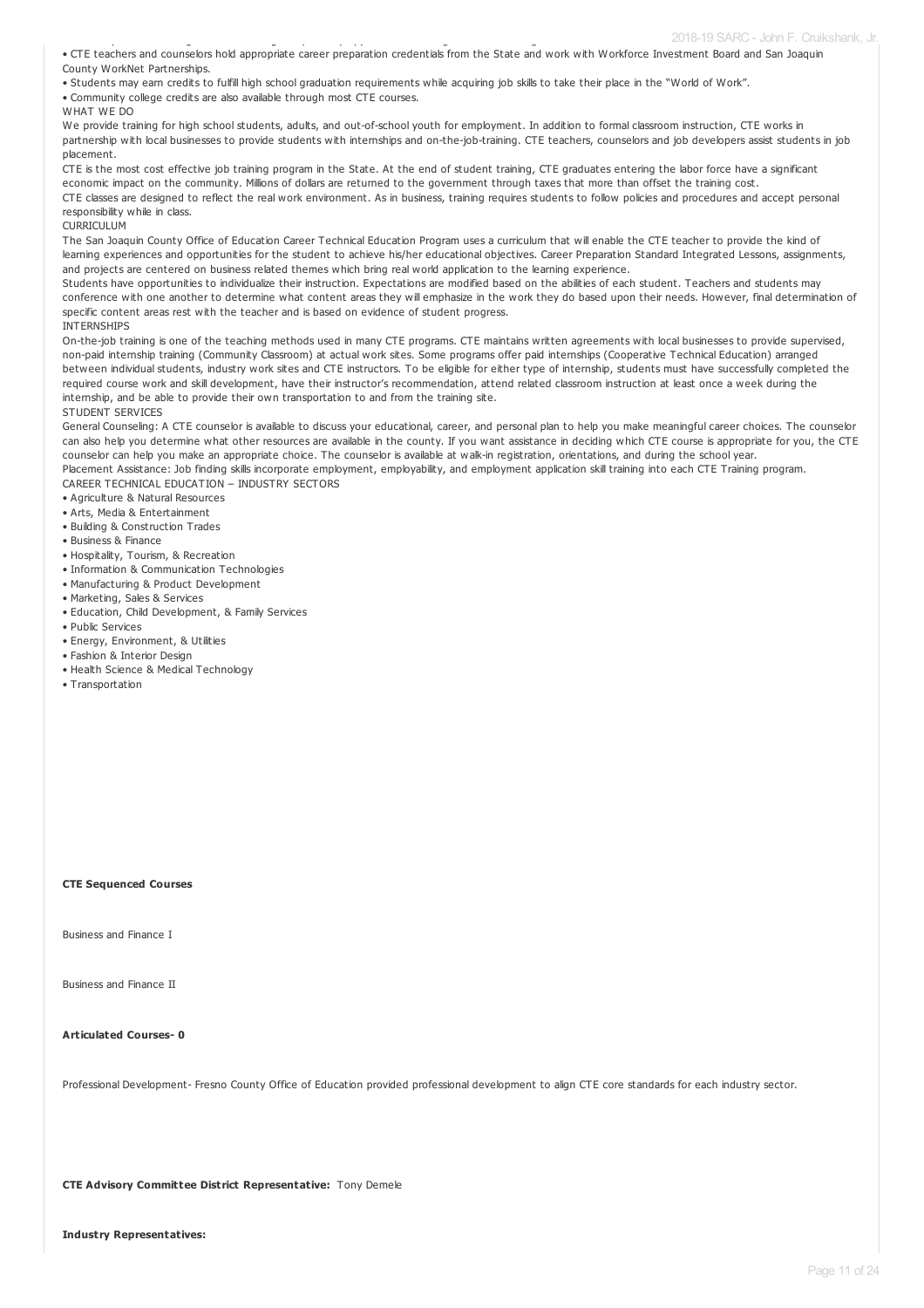### Last updated: 1/27/2020

# **Career Technical Education (CTE) Participation (School Year 2018—19)**

| <b>Measure</b>                                                                                                          | <b>CTE Program Participation</b> |
|-------------------------------------------------------------------------------------------------------------------------|----------------------------------|
| Number of Pupils Participating in CTE                                                                                   | 56                               |
| Percent of Pupils that Complete a CTE Program and Earn a High School Diploma                                            | $0.00\%$                         |
| Percent of CTE Courses that are Sequenced or Articulated Between the School and Institutions of Postsecondary Education | $0.00\%$                         |

Last updated: 1/27/2020

# **Courses for University of California (UC) and/or California State University (CSU) Admission**

| <b>UC/CSU Course Measure</b>                                              | Percent  |
|---------------------------------------------------------------------------|----------|
| 2018–19 Pupils Enrolled in Courses Required for UC/CSU Admission          | 14.00%   |
| 2017—18 Graduates Who Completed All Courses Required for UC/CSU Admission | $0.00\%$ |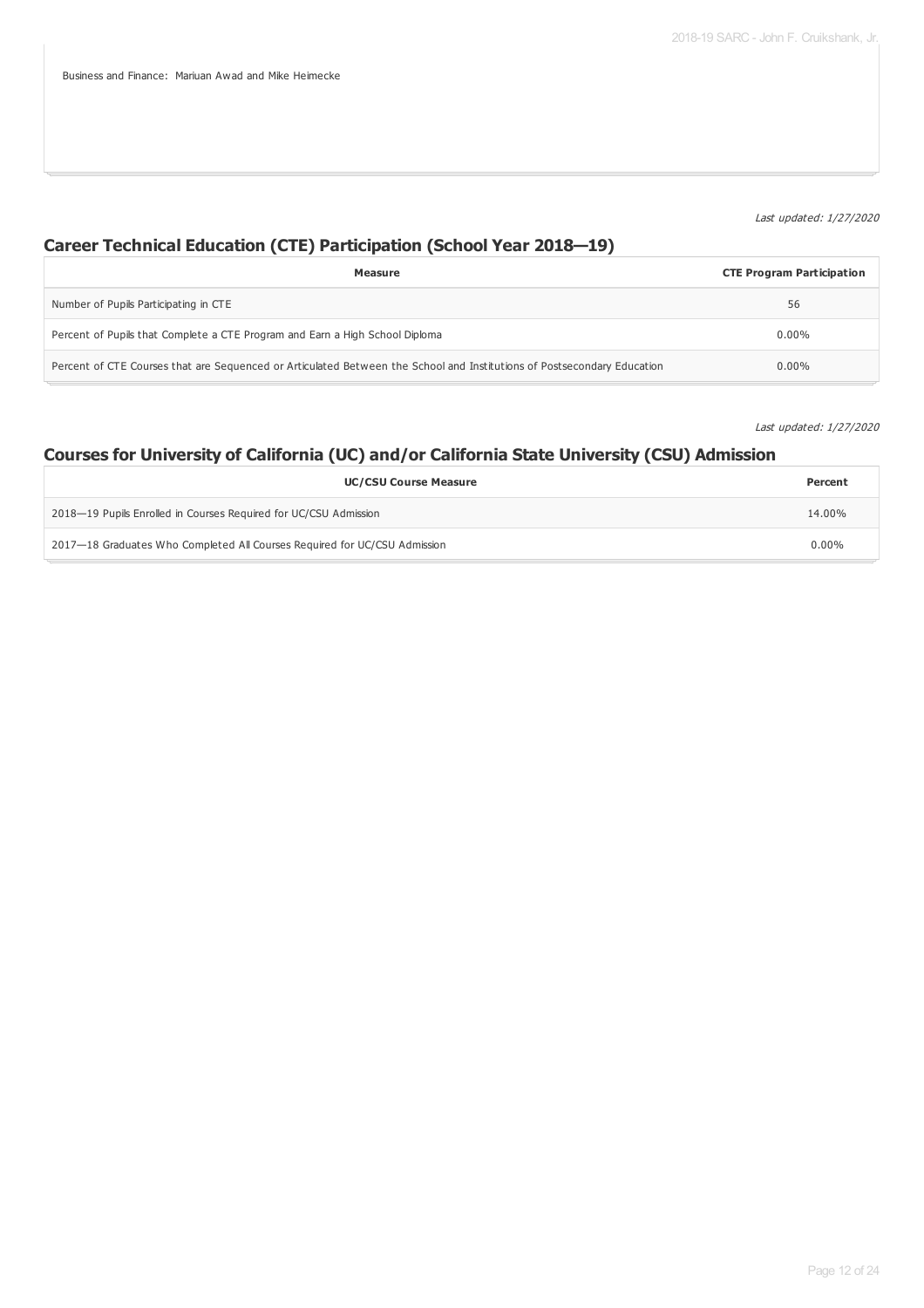# Last updated: 1/21/2020 **State Priority: Other Pupil Outcomes**

The SARC provides the following information relevant to the State priority: Other Pupil Outcomes (Priority 8):

Pupil outcomes in the subject area of physical education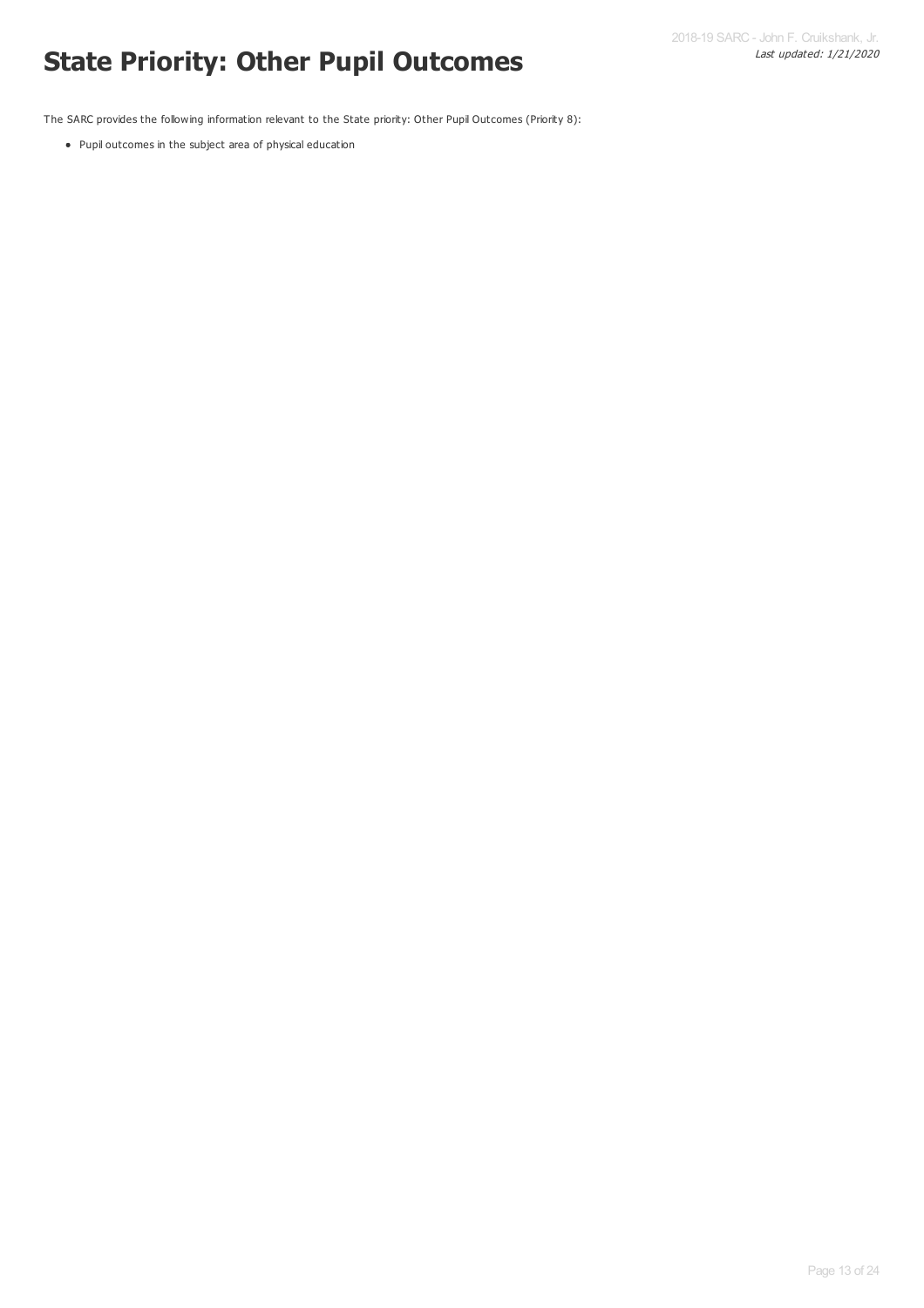# **C. Engagement**

# **State Priority: Parental Involvement**

The SARC provides the following information relevant to the State priority: Parental Involvement (Priority 3):

Efforts the school district makes to seek parent input in making decisions for the school district and each school site

## **Opportunities for Parental Involvement (School Year 2019—20)**

Opportunities for parental involvement

The San Joaquin County Office of Education Alternative Programs recognizes that parents, guardians, and families are some of the most important members of the team that helps a student succeed. Student success increases when the school and parents/caregivers work in partnership. Parent involvement and family engagement are targeted and emphasized in goals found in the aligned LCAP, WASC, and SPSA plans.

During the 2018-19 school year, a family engagement team was established. The team is responsible to provide support and learning opportunities for families through workshops, seminars, and school events. The program used the Family Engagement Toolkit provided by the California Department of Education as guidance, as well as established a committee to work through the toolkit. The main objectives of the committee include identifying ways to build trusting relationships with the families we serve and to ensure all family engagement efforts are tied to student learning.

During the 2019-20 school year, the family engagement specialists continued to promote family involvement in a variety of ways. Workshops were added to school site council and district English learner advisory committee meetings. In addition, a calendar of workshops are offered at different sites throughout San Joaquin County. Site specific workshops are also available based on the needs of individual sites. Parents can attend any workshop.

In addition to workshops, families are also invited to focus groups that have been scheduled at different sites on different dates and times throughout the school year. Parents in attendance are encouraged to provide feedback related to the program, as well as to make improvement suggestions.

Parents and families are invited to events throughout the year such as Back-to-School nights, Open House nights, student showcases, student Graduation by Exploration presentations, and parent/teacher conferences. Parents are also encouraged to participate as members in the school site council and district English learner advisory committee, attend LCAP meetings, and volunteer at quests or in the classroom. During student enrollment, parents and families are active participants and receive a 'Parent Involvement' magnet that lists important school event dates. Translation services are provided when needed and/or requested. Parents are also invited to take a parent survey to gather feedback and input related to programs and services offered by SJCOE. The survey questions focus on communication, school safety, parent involvement, and access to community resources. The responses from the parents are reviewed and influence topics of workshops as well as discussion points during focus groups.

During weekly enrollments parents and caregivers are given a pamphlet that explains the family engagement program and what is offered. Parents are also given dates of upcoming focus groups, workshops and parenting classes. Parents are also given information related to Peachjar and Facebook; two additional ways the team is reaching out to families to keep them up to date on ways to be involved with the school. By the fall 2020, parents will also be invited to participate on the Family Engagement Committee.

Parents and caregivers who would like to know more about parental involvement opportunities available throughout the program should reach out to Lindsey Clark (209)292-2660 or Jennifer DeAngelo (209) 292-2658.

# **State Priority: Pupil Engagement**

Last updated: 1/14/2020

The SARC provides the following information relevant to the State priority: Pupil Engagement (Priority 5):

- High school dropout rates; and
- High school graduation rates

### **Dropout Rate and Graduation Rate (Four-Year Cohort Rate)**

| <b>Indicator</b> | School<br>$2015 - 16$ | <b>District</b><br>$2015 - 16$ | <b>State</b><br>$2015 - 16$ |
|------------------|-----------------------|--------------------------------|-----------------------------|
| Dropout Rate     | 78.40%                | 50.90%                         | 9.70%                       |
| Graduation Rate  | 7.80%                 | --                             | 83.80%                      |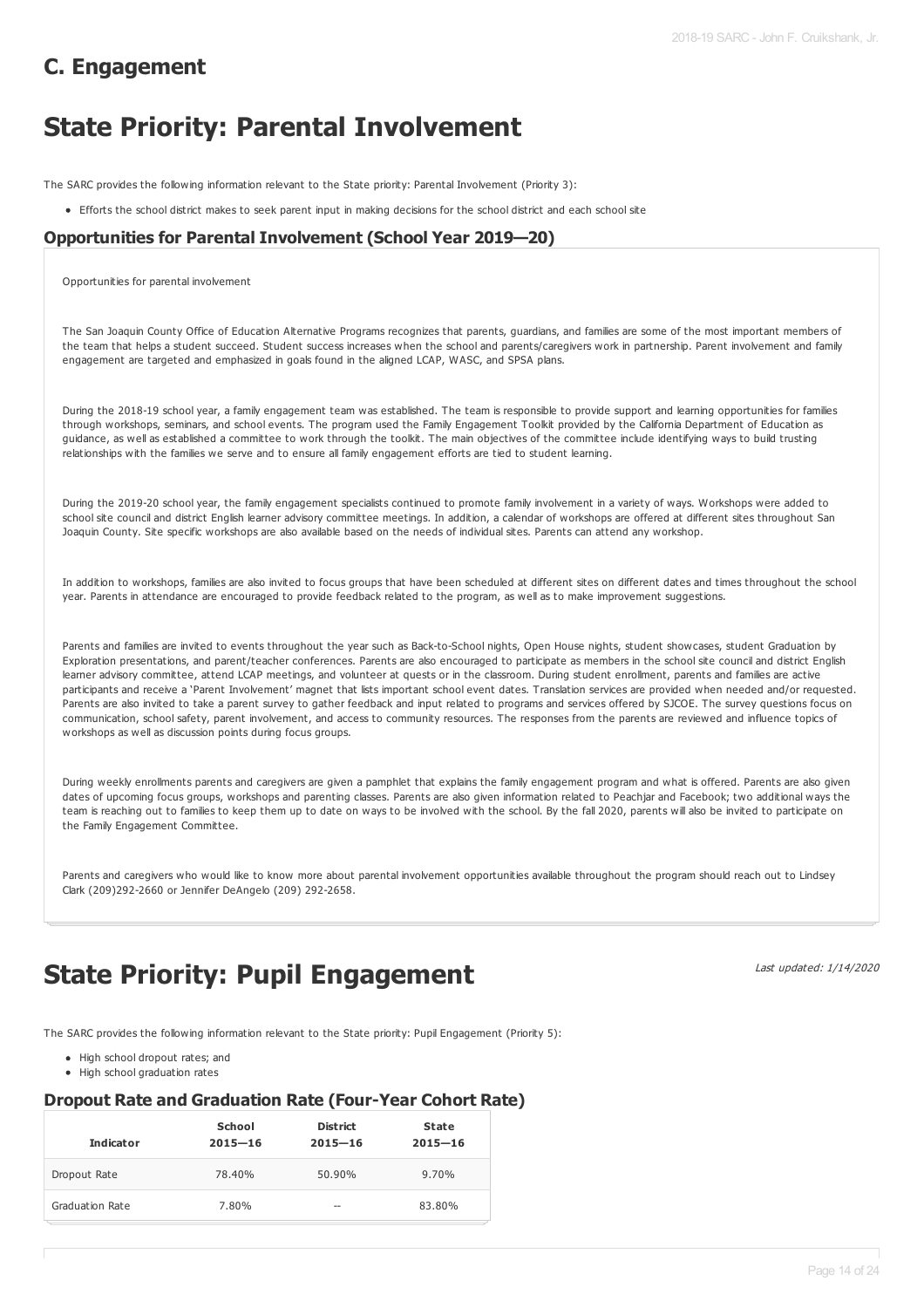|                        |             |             |                 |                 |             | 2018-19 SARC - John F. Cruikshank, Jr. |
|------------------------|-------------|-------------|-----------------|-----------------|-------------|----------------------------------------|
|                        | School      | School      | <b>District</b> | <b>District</b> | State       | <b>State</b>                           |
| <b>Indicator</b>       | $2016 - 17$ | $2017 - 18$ | $2016 - 17$     | $2017 - 18$     | $2016 - 17$ | $2017 - 18$                            |
| Dropout Rate           | 76.00%      | 52.90%      | 33.90%          | 32.00%          | 9.10%       | 9.60%                                  |
| <b>Graduation Rate</b> | 9.30%       | 26.50%      | $- -$           | $- -$           | 82.70%      | 83.00%                                 |



For the formula to calculate the 2016–17 and 2017–18 adjusted cohort graduation rate, see the 2018–19 Data Element Definitions document located on the SARC web page at <https://www.cde.ca.gov/ta/ac/sa/>.

Last updated: 1/21/2020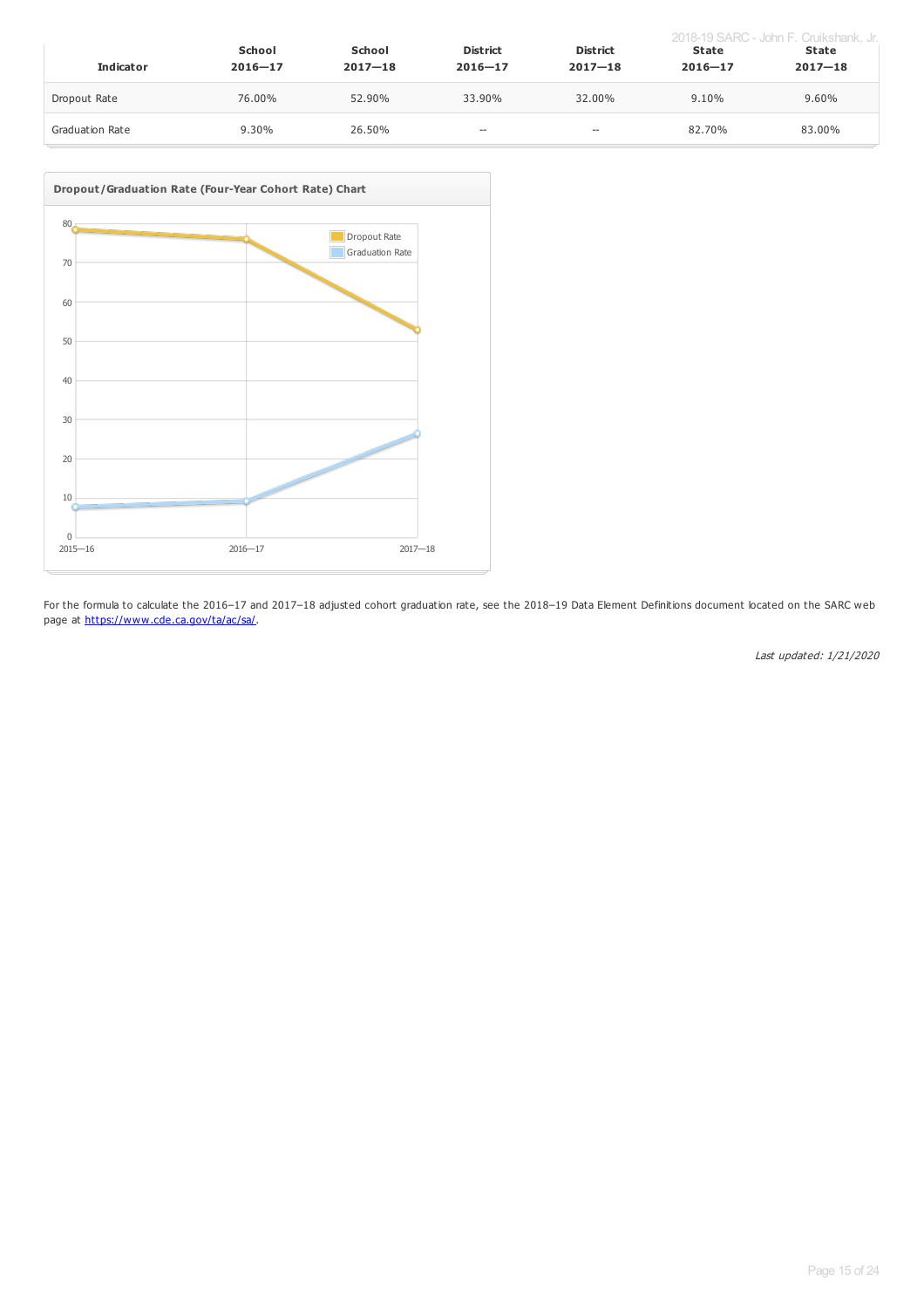# **State Priority: School Climate**

The SARC provides the following information relevant to the State priority: School Climate (Priority 6):

- Pupil suspension rates;
- Pupil expulsion rates; and
- Other local measures on the sense of safety

### **Suspensions and Expulsions**

| Rate        | <b>School</b><br>$2016 - 17$ | <b>School</b><br>$2017 - 18$ | <b>School</b><br>$2018 - 19$ | <b>District</b><br>$2016 - 17$ | <b>District</b><br>$2017 - 18$ | <b>District</b><br>$2018 - 19$ | State<br>$2016 - 17$ | <b>State</b><br>$2017 - 18$ | <b>State</b><br>$2018 - 19$ |
|-------------|------------------------------|------------------------------|------------------------------|--------------------------------|--------------------------------|--------------------------------|----------------------|-----------------------------|-----------------------------|
| Suspensions | 9.70%                        | 13.20%                       | 13.20%                       | $7.00\%$                       | 9.40%                          | 6.90%                          | 3.60%                | 3.50%                       | 3.50%                       |
| Expulsions  | $0.00\%$                     | $0.00\%$                     | 0.20%                        | $0.00\%$                       | 0.10%                          | 0.10%                          | 0.10%                | 0.10%                       | 0.10%                       |

Last updated: 1/2/2020

### **School Safety Plan (School Year 2019—20)**

#### School Safety Plan

All COSP school sites have a comprehensive school safety plan in accordance with the Safe Schools policy, which includes a specific emergency operations plan. In compliance with SB 187, the plan is reviewed and revised annually for each school site. Site safety plans are aligned with the National Incident Management System (NIMS) and California Standardized Emergency Management Systems (SEMS) utilizing Incident Command System (ICS). Each document is prepared for the use of employees at a specific school site in the event of an emergency, disaster, or crisis situation.

At the beginning of each school year, COSP school site staff update their Site Specific Emergency Plan. This was addressed on 8/5/19 and 9/12/19. Input was sought from parents, staff, law enforcement, fire representative, and first responders. The Site Specific Emergency Plan includes the site safety plan, San Joaquin County Office of Education's Disaster Plan, updated site maps/evacuation routes, and Emergency Medical Services Authority (EMSA) emergency first aid guidelines of California Schools. Schools are annually restocked with first aid supplies and teachers are issued a "grab and go" emergency backpack in the event of an evacuation. The school nurse collaborates with parents/guardians of students with special needs in order to provide medical emergency kits in accordance with their Individualized School Health Plan, ISHP. A copy of the Emergency Plan binder is housed at the school site and the COSP Director's office and is available for parent/guardian review. The Site Specific Emergency Plan is a template that all Court, Community, BFA, and one.Charter schools use. The template is amended by each site to include site specific information.

COSP also collaborates with community agencies and county employed clinicians that focus on violence prevention and who provide direct services to students/families; i.e. Child Abuse Prevention Council and 654 Probation.

Emergency preparedness training is offered annually to all staff by the Emergency Preparedness Coordinator at SJCOE. Staff training opportunities are provided on 1/16/2020. Active Shooter Training is offered to all staff annually by Keenan Safe Schools Modules. Staff received training opportunities on 9/11/19. Annual professional development is offered in managing assaultive behavior on 9/9/19, 10/7/19, 11/7/19, and 12/2/19; mental health first aid training on 10/24/19; drug impairment recognition on 10/14-15/2019; and classroom management skill building throughout the year.

Also at the beginning of the school year, the school counselors distribute a crisis file that provides on-line resources for teaching and support staff. County Operated Schools and Programs staff resources include:

• Directions to follow in case of an emergency, crisis or injury, lockdown, or active shooter(s) or dangerous person(s) on or near campus

- COSP Emergency Hotline phone number
- A bomb threat checklist
- Listing of emergency phone numbers
- Tips for de-escalating a conflict
- Suicide intervention information, suicide hotline and San Joaquin County Mental Health contact information
- Resource numbers (Runaway hotline, shelter and "safe house" contact numbers, Public Health immunization and HIV/AIDS information)
- Child abuse prevention information
- CPS reporting form
- State laws pertaining to unlawful conduct and sexual intercourse with a minor
- Smoking cessation resource list
- Community Resources

.

In order to promote safety and mitigate negative interactions, students participate in bullying prevention, life skills, and positive relationship building activities though out the school year through PBIS interventions and BASE resources. During the 2019-2020 school year, the one.Program school staff, students, and parents receive suicide prevention resources in accordance with AB2246.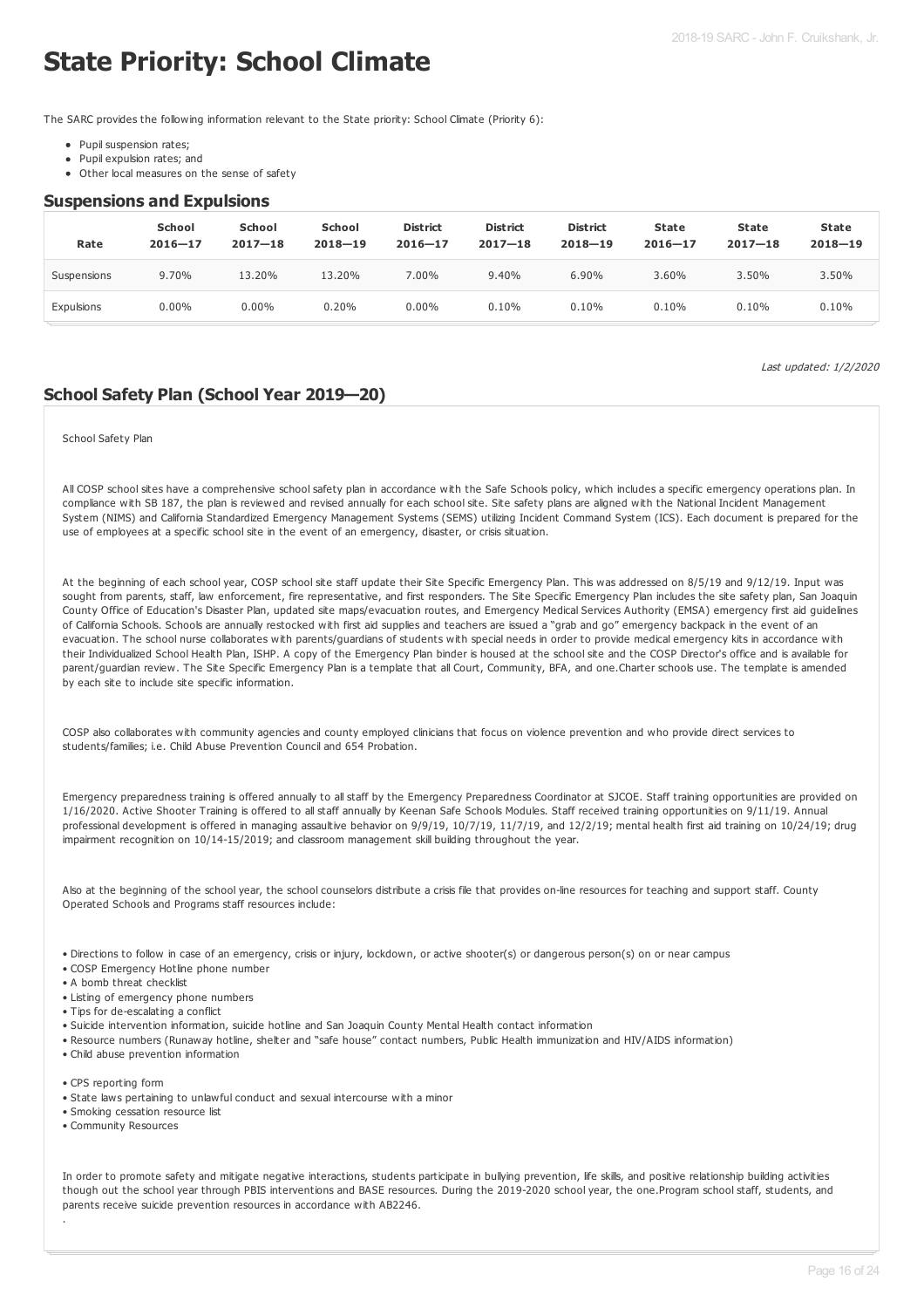Last updated: 1/14/2020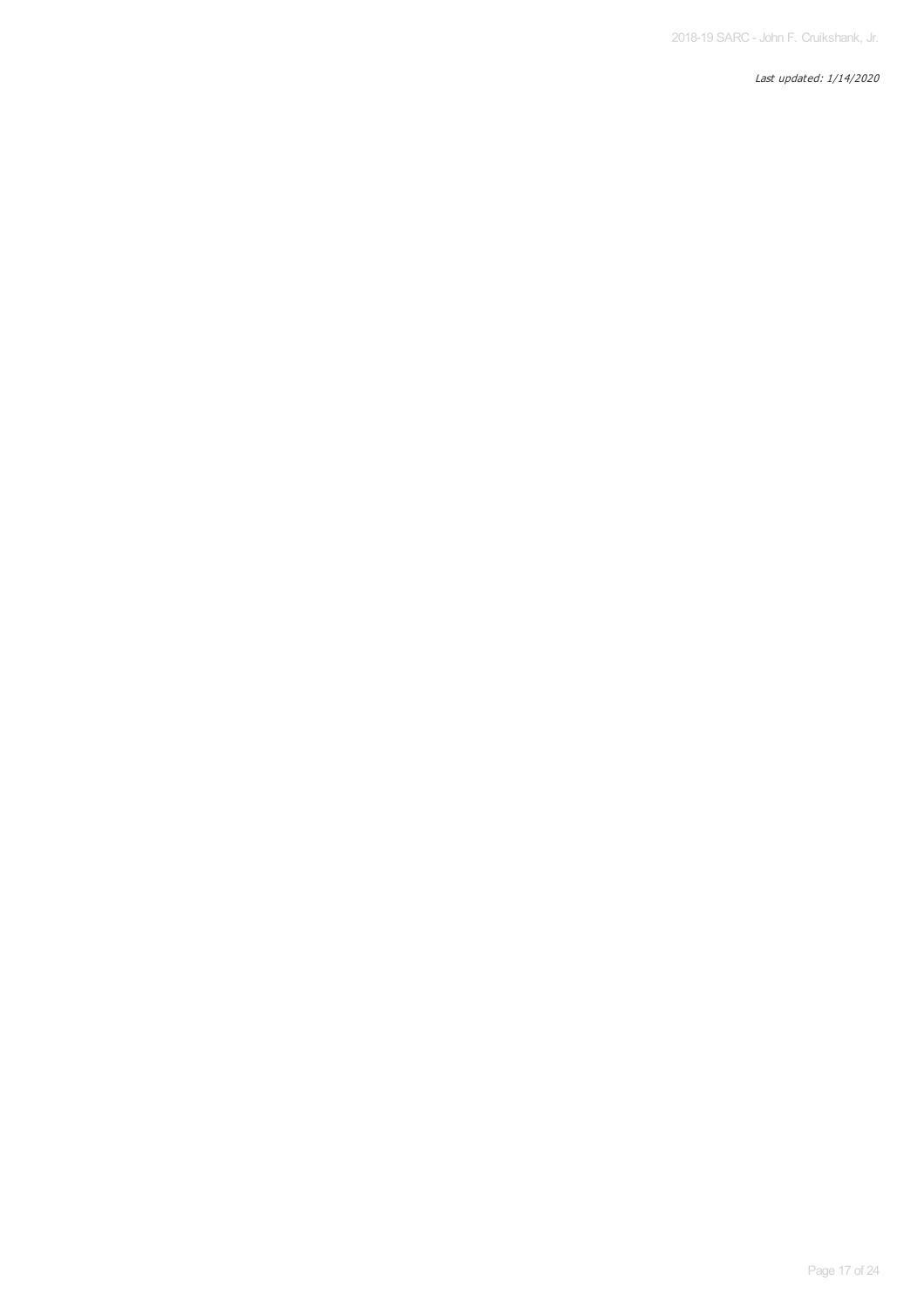# **D. Other SARC Information**

The information in this section is required to be in the SARC but is not included in the state priorities for LCFF.

## **Average Class Size and Class Size Distribution (Elementary) School Year (2016—17)**

| <b>Grade Level</b> | <b>Average Class Size</b> | Number of Classes *<br>$1 - 20$ | Number of Classes *<br>$21 - 32$ | Number of Classes *<br>$33+$ |
|--------------------|---------------------------|---------------------------------|----------------------------------|------------------------------|
| K                  |                           |                                 |                                  |                              |
| 1                  |                           |                                 |                                  |                              |
| $\overline{2}$     |                           |                                 |                                  |                              |
| 3                  |                           |                                 |                                  |                              |
| $\overline{4}$     |                           |                                 |                                  |                              |
| 5                  |                           |                                 |                                  |                              |
| 6                  |                           |                                 |                                  |                              |
| Other**            | 2.00                      | $\mathbf{1}$                    |                                  |                              |

\* Number of classes indicates how many classes fall into each size category (a range of total students per class).

\*\* "Other" category is for multi-grade level classes.

# **Average Class Size and Class Size Distribution (Elementary) School Year (2017—18)**

| <b>Grade Level</b> | <b>Average Class Size</b> | Number of Classes *<br>$1 - 20$ | Number of Classes *<br>$21 - 32$ | Number of Classes *<br>$33+$ |
|--------------------|---------------------------|---------------------------------|----------------------------------|------------------------------|
| К                  |                           |                                 |                                  |                              |
|                    |                           |                                 |                                  |                              |
| 2                  |                           |                                 |                                  |                              |
| 3                  |                           |                                 |                                  |                              |
| $\overline{4}$     |                           |                                 |                                  |                              |
| 5                  |                           |                                 |                                  |                              |
| 6                  |                           |                                 |                                  |                              |
| Other**            | 2.00                      | $\mathbf{1}$                    |                                  |                              |

\* Number of classes indicates how many classes fall into each size category (a range of total students per class).

\*\* "Other" category is for multi-grade level classes.

# **Average Class Size and Class Size Distribution (Elementary) School Year (2018—19)**

| <b>Grade Level</b> | <b>Average Class Size</b> | Number of Classes *<br>$1 - 20$ | Number of Classes *<br>$21 - 32$ | <b>Number of Classes *</b><br>$33+$ |
|--------------------|---------------------------|---------------------------------|----------------------------------|-------------------------------------|
| K                  |                           |                                 |                                  |                                     |
| 1                  |                           |                                 |                                  |                                     |
| 2                  |                           |                                 |                                  |                                     |
| 3                  |                           |                                 |                                  |                                     |
| $\overline{4}$     |                           |                                 |                                  |                                     |
| 5                  |                           |                                 |                                  |                                     |
| 6                  |                           |                                 |                                  |                                     |
| Other**            | 1.00                      | 1                               |                                  |                                     |

\* Number of classes indicates how many classes fall into each size category (a range of total students per class).

\*\* "Other" category is for multi-grade level classes.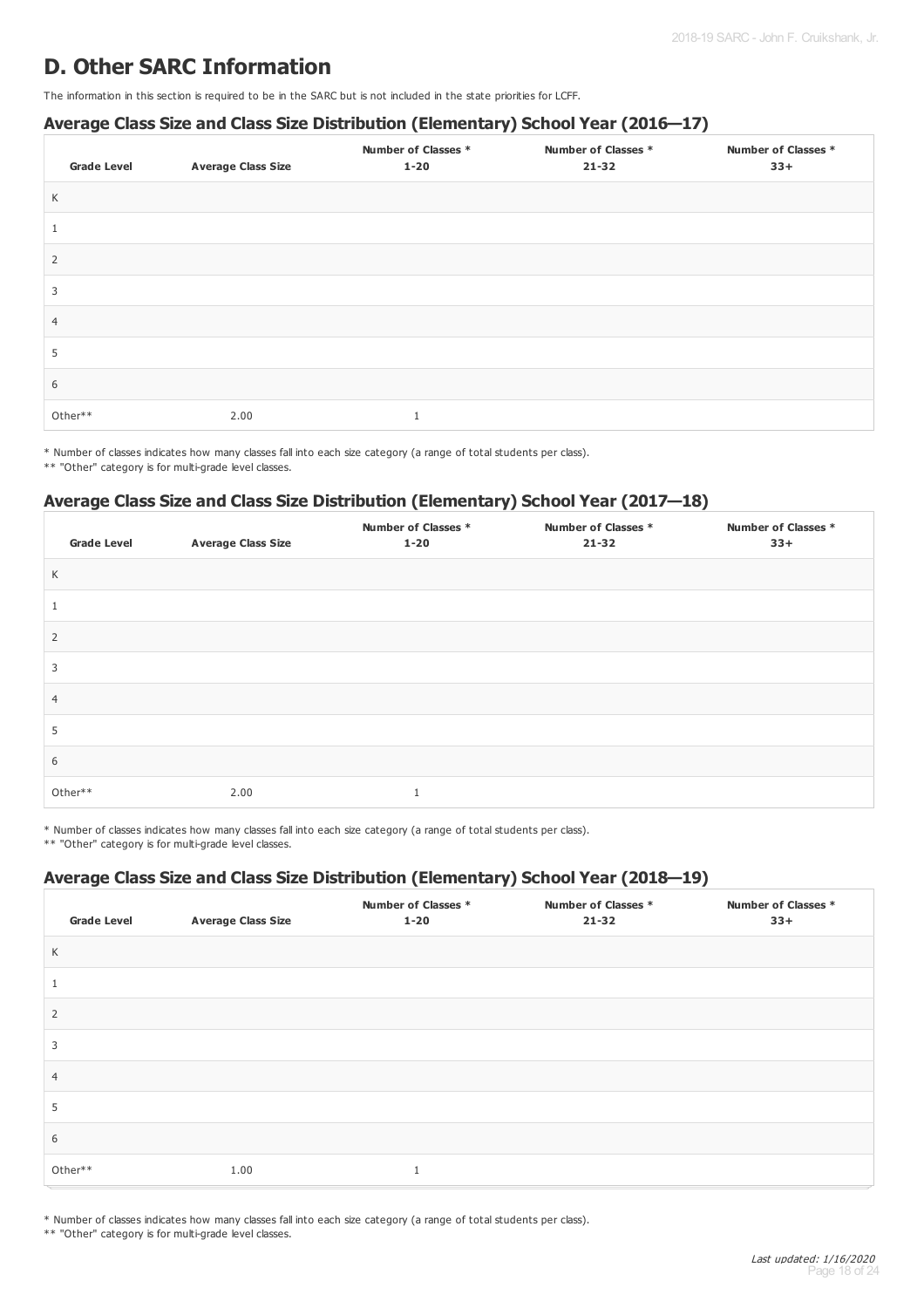2018-19 SARC - John F. Cruikshank, Jr.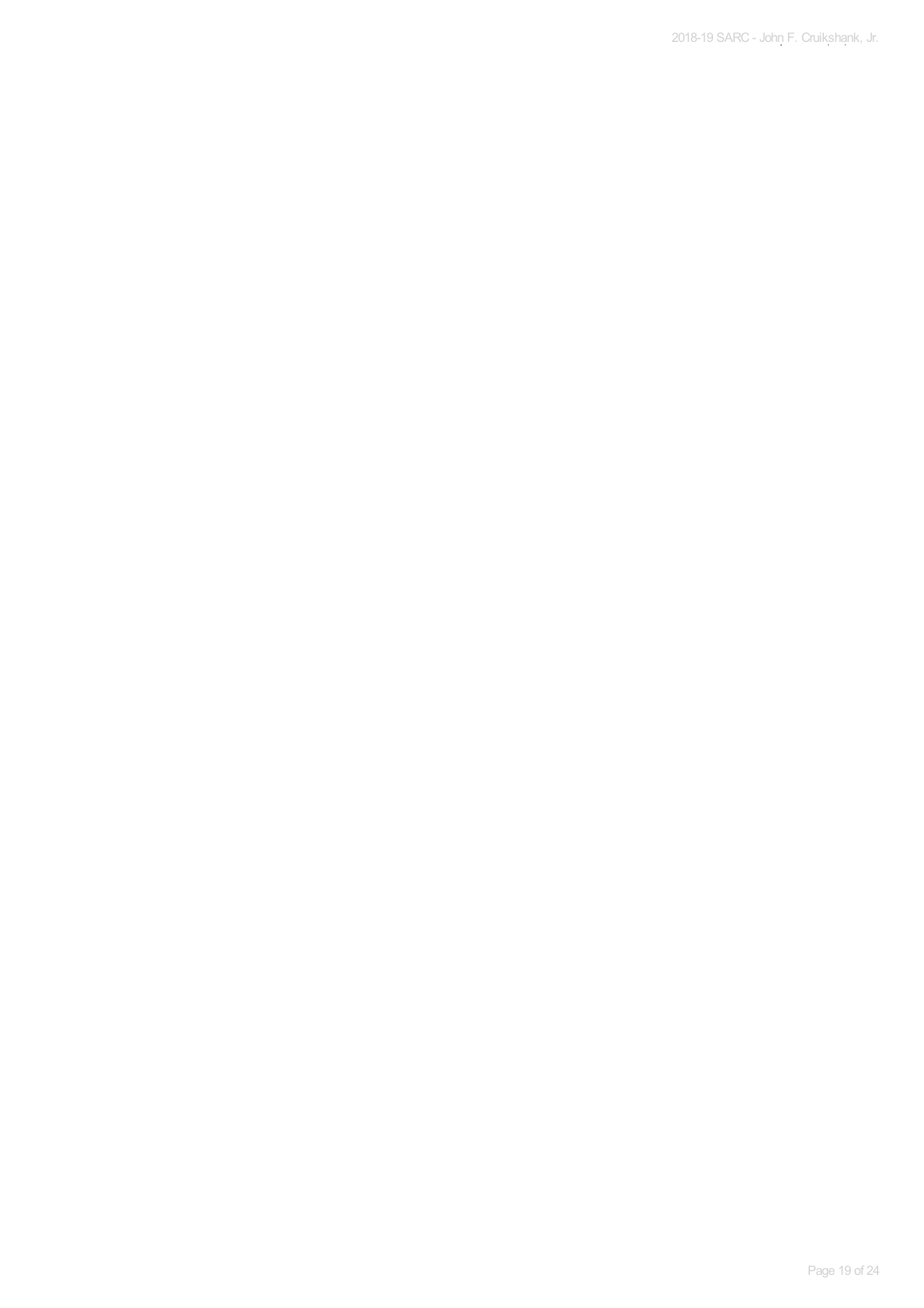## **Average Class Size and Class Size Distribution (Secondary) (School Year 2016—17)**

| Subject        | <b>Average Class Size</b> | Number of Classes *<br>$1 - 22$ | Number of Classes *<br>$23 - 32$ | Number of Classes *<br>$33+$ |
|----------------|---------------------------|---------------------------------|----------------------------------|------------------------------|
| English        | 33.00                     |                                 |                                  | 6                            |
| Mathematics    | 19.00                     |                                 |                                  |                              |
| Science        | 19.00                     | 3                               |                                  |                              |
| Social Science | 33.00                     |                                 |                                  |                              |

\* Number of classes indicates how many classrooms fall into each size category (a range of total students per classroom). At the secondary school level, this information is reported by subject area rather than grade level.

### **Average Class Size and Class Size Distribution (Secondary) (School Year 2017—18)**

| Subject        | <b>Average Class Size</b> | Number of Classes *<br>$1 - 22$ | Number of Classes *<br>$23 - 32$ | Number of Classes *<br>$33+$ |
|----------------|---------------------------|---------------------------------|----------------------------------|------------------------------|
| English        | 20.00                     | 6                               |                                  |                              |
| Mathematics    | 20.00                     | 6                               |                                  |                              |
| Science        | 20.00                     | 6                               |                                  |                              |
| Social Science | 20.00                     | b                               |                                  |                              |

\* Number of classes indicates how many classrooms fall into each size category (a range of total students per classroom). At the secondary school level, this information is reported by subject area rather than grade level.

### **Average Class Size and Class Size Distribution (Secondary) (School Year 2018—19)**

| Subject        | <b>Average Class Size</b> | Number of Classes *<br>$1 - 22$ | Number of Classes *<br>$23 - 32$ | Number of Classes *<br>$33+$ |
|----------------|---------------------------|---------------------------------|----------------------------------|------------------------------|
| English        | 14.00                     | 8                               |                                  |                              |
| Mathematics    | 14.00                     | 8                               |                                  |                              |
| Science        | 16.00                     |                                 |                                  |                              |
| Social Science | 14.00                     | 8                               |                                  |                              |

\* Number of classes indicates how many classrooms fall into each size category (a range of total students per classroom). At the secondary school level, this information is reported by subject area rather than grade level.

Last updated: 1/16/2020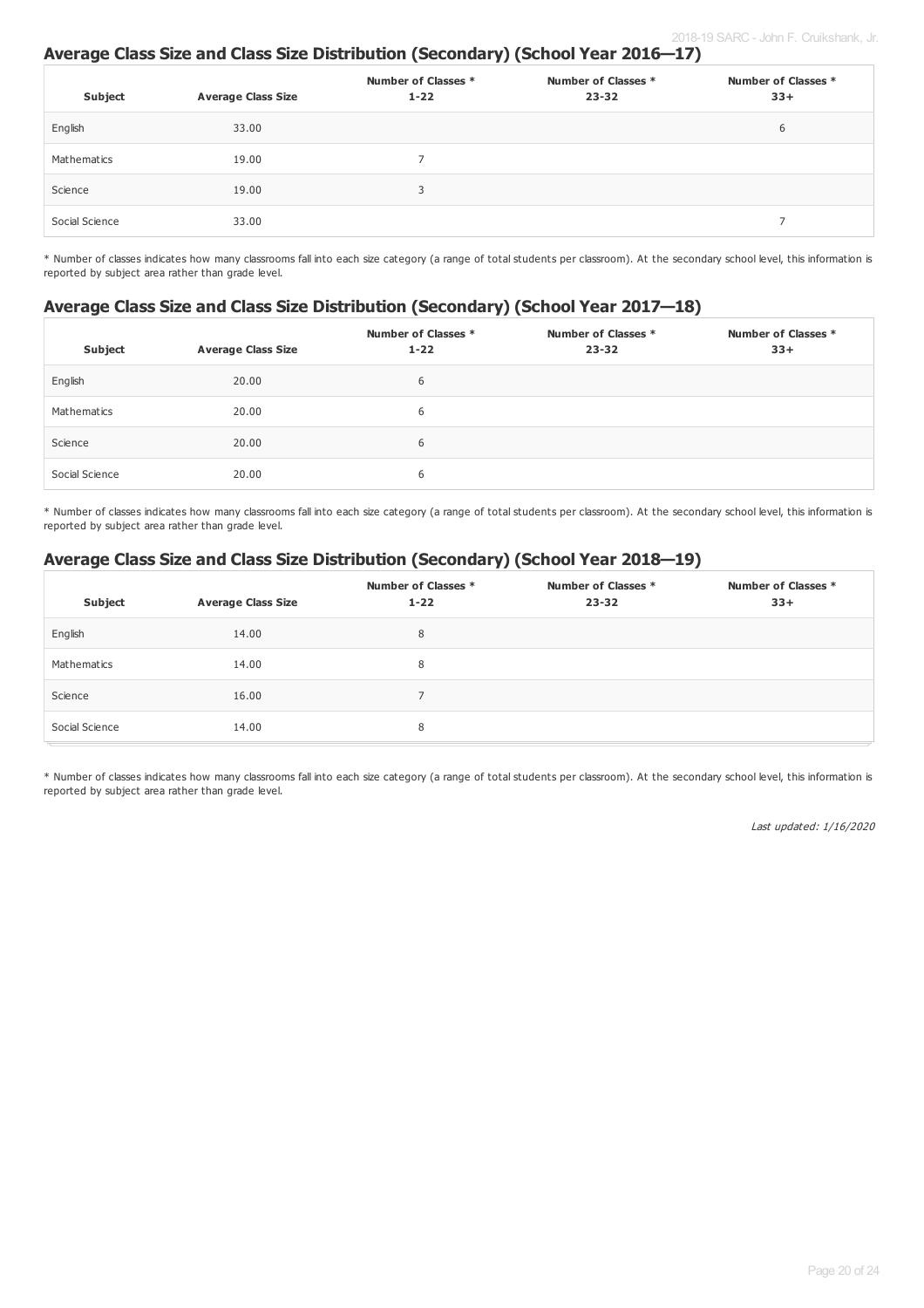2018-19 SARC - John F. Cruikshank, Jr.

## **Ratio of Academic Counselors to Pupils (School Year 2018—19)**

|             | <b>Title</b> | Ratio** |
|-------------|--------------|---------|
| Counselors* |              | 93.00   |

\*One Full Time Equivalent (FTE) equals one staff member working full time; one FTE could also represent two staff members who each work 50 percent of full time. \*\*Average Number of Pupils per Counselor

Last updated: 1/16/2020

# **Student Support Services Staff (School Year 2018—19)**

| <b>Title</b>                                                  | Number of FTE* Assigned to School |
|---------------------------------------------------------------|-----------------------------------|
| Counselor (Academic, Social/Behavioral or Career Development) | 1.00                              |
| Library Media Teacher (Librarian)                             |                                   |
| Library Media Services Staff (Paraprofessional)               |                                   |
| Psychologist                                                  |                                   |
| Social Worker                                                 |                                   |
| Nurse                                                         | 0.10                              |
| Speech/Language/Hearing Specialist                            |                                   |
| Resource Specialist (non-teaching)                            | 1.00                              |
| Other                                                         |                                   |

\*One Full Time Equivalent (FTE) equals one staff member working full time; one FTE could also represent two staff members who each work 50 percent of full time.

Last updated: 1/21/2020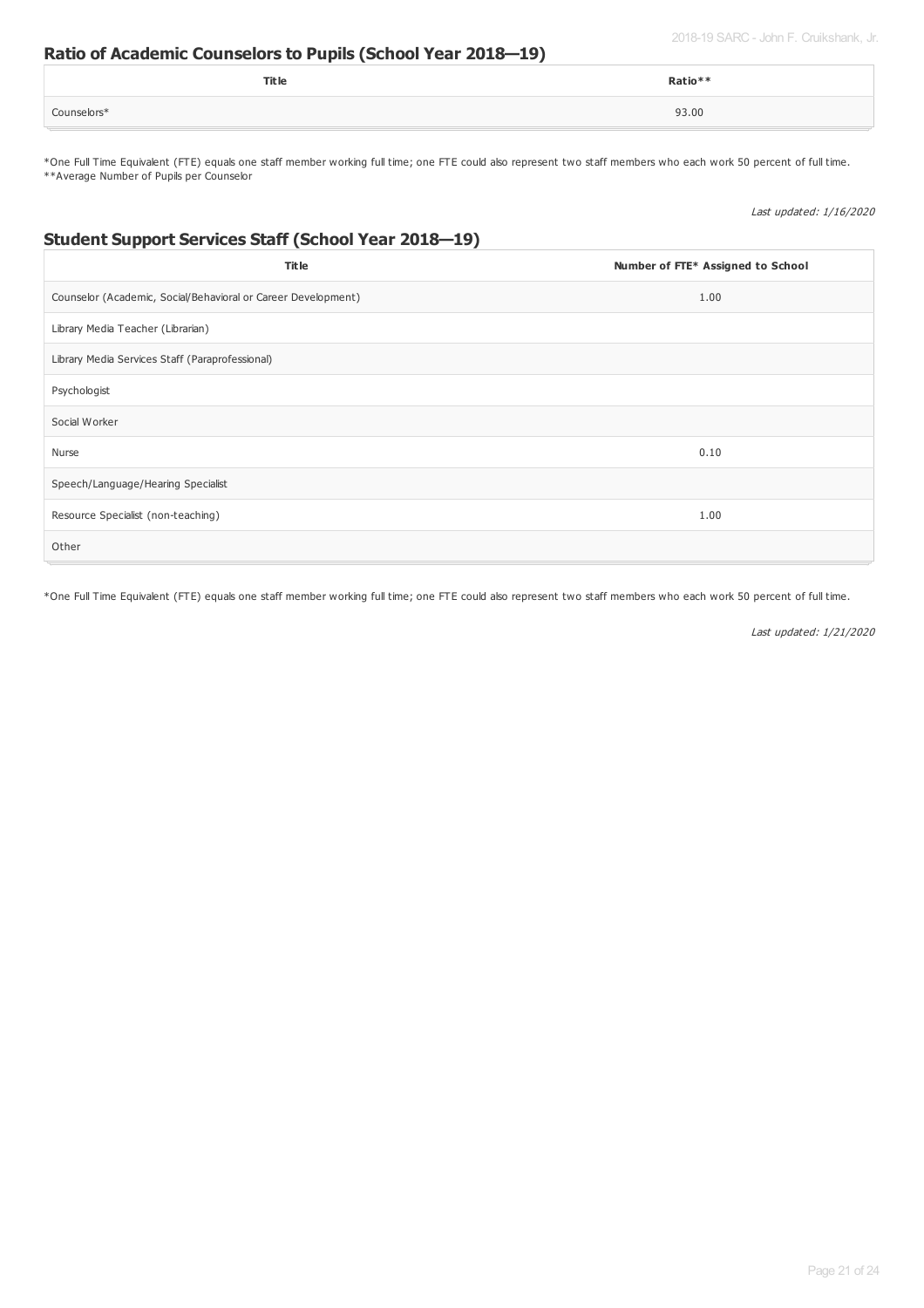# **Expenditures Per Pupil and School Site Teacher Salaries (Fiscal Year 2017—18)**

| Level                                         | <b>Total Expenditures Per Pupil</b> | <b>Expenditures Per Pupil</b><br>(Restricted) | <b>Expenditures Per Pupil</b><br>(Unrestricted) | <b>Average Teacher Salary</b> |
|-----------------------------------------------|-------------------------------------|-----------------------------------------------|-------------------------------------------------|-------------------------------|
| School Site                                   | \$11338.00                          | \$11338.00                                    | \$0.00                                          | \$64347.00                    |
| District                                      | N/A                                 | N/A                                           | \$0.00                                          | \$64347.00                    |
| Percent Difference - School Site and District | N/A                                 | N/A                                           | $0.00\%$                                        | $0.00\%$                      |
| State                                         | N/A                                 | N/A                                           | \$7506.64                                       | $-\!$                         |
| Percent Difference - School Site and State    | N/A                                 | N/A                                           | $0.00\%$                                        | $0.00\%$                      |

Note: Cells with N/A values do not require data.

Last updated: 1/10/2020

# **Types of Services Funded (Fiscal Year 2018—19)**

Edmentum Supplemental Courseware and Assessment Program Core Curriculum and materials/supplies Parental Involvement Professional Development Summer School Truancy Task Force Positive Behavior Intervention Services Restorative Practices

Last updated: 1/23/2020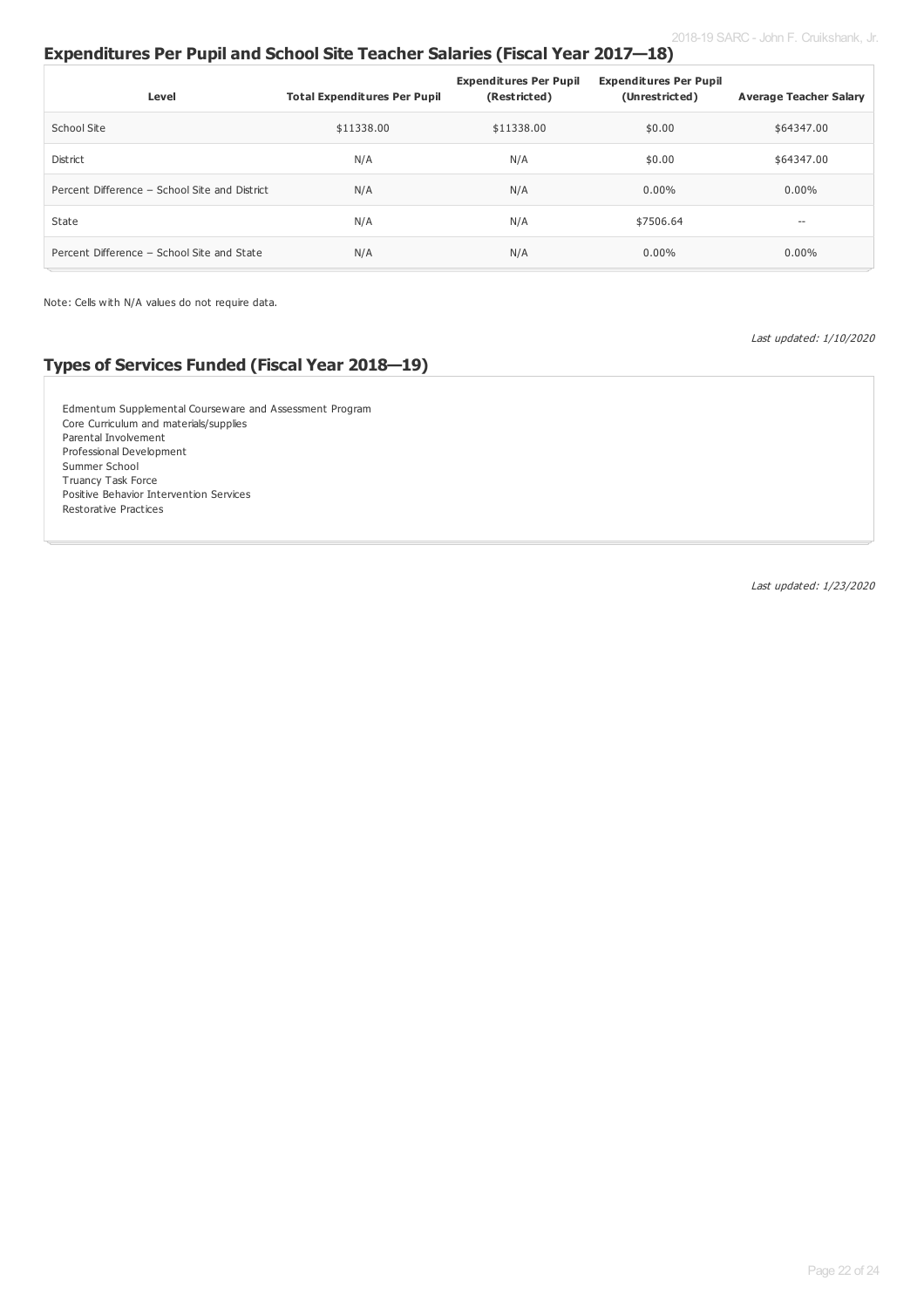# **Teacher and Administrative Salaries (Fiscal Year 2017—18)**

| Category                                      | <b>District Amount</b> | <b>State Average For Districts In Same Category</b> |
|-----------------------------------------------|------------------------|-----------------------------------------------------|
| Beginning Teacher Salary                      | \$46,850               | $\qquad \qquad -$                                   |
| Mid-Range Teacher Salary                      | \$68,956               | $\hspace{0.05cm} -$                                 |
| Highest Teacher Salary                        | \$91,062               | $\hspace{0.05cm} -\hspace{0.05cm} -\hspace{0.05cm}$ |
| Average Principal Salary (Elementary)         | \$                     | $\hspace{0.05cm}$                                   |
| Average Principal Salary (Middle)             | \$                     | $\hspace{0.05cm} -\hspace{0.05cm} -\hspace{0.05cm}$ |
| Average Principal Salary (High)               | \$159,378              | $-\!$                                               |
| Superintendent Salary                         | \$235,000              | $-\!$                                               |
| Percent of Budget for Teacher Salaries        | 28.38%                 | $-\!$                                               |
| Percent of Budget for Administrative Salaries | 9.47%                  | $\hspace{0.05cm} -\hspace{0.05cm} -\hspace{0.05cm}$ |

For detailed information on salaries, see the CDE Certificated Salaries & Benefits web page at <https://www.cde.ca.gov/ds/fd/cs/>.





Last updated: 1/10/2020